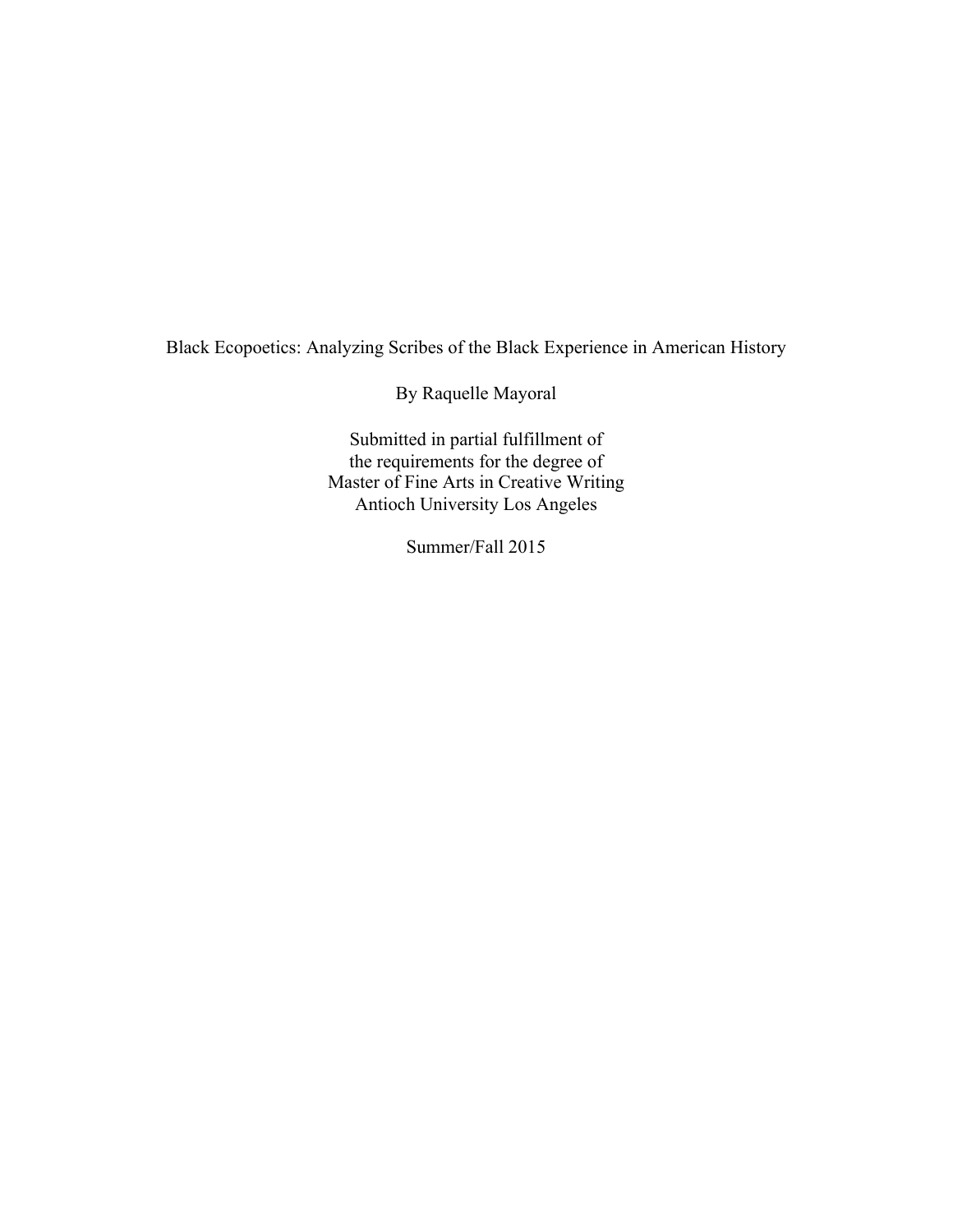I certify that this document fulfills the requirements for the critical paper in the Master of Fine Arts in Creative Writing program, Antioch University Los Angeles.

 $\mathcal{L}_\text{max} = \frac{1}{2} \sum_{i=1}^n \mathcal{L}_\text{max}(\mathbf{z}_i - \mathbf{z}_i)$ 

**Jenny Factor, Core Faculty** Date

 $\mathcal{L}_\text{max}$  , and the contribution of the contribution of the contribution of the contribution of the contribution of the contribution of the contribution of the contribution of the contribution of the contribution of t

Steve Heller, Program Chair Date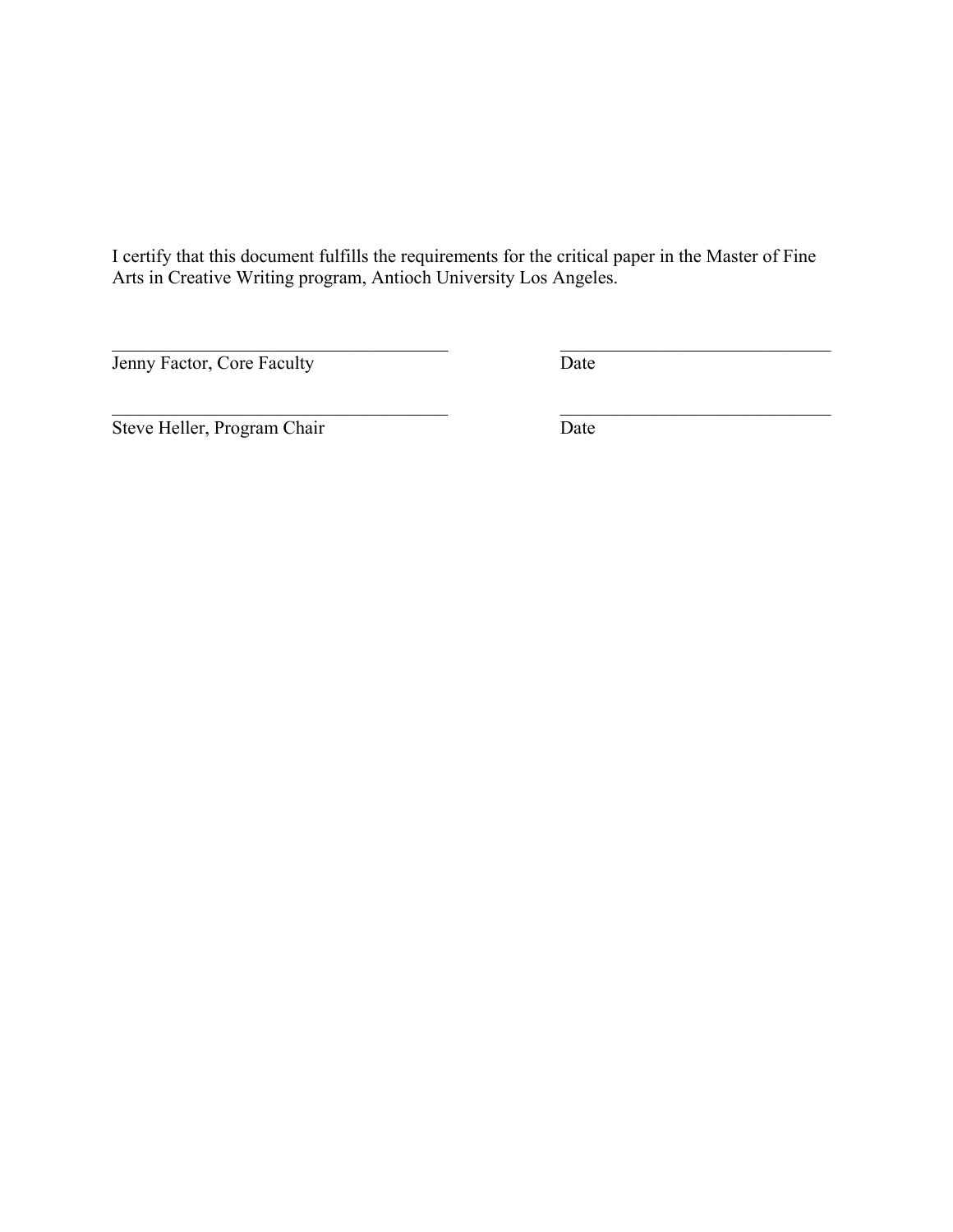surely i am able to write poems celebrating grass and how the blue in the sky can flow green or red and the waters lean against the chesapeake shore like a familiar poems about nature and landscape surely but whenever I begin "the trees wave their knotted branches and…" why is there under that poem always an other poem? -Lucille Clifton

In recent years, media outlets such as The Boston Globe have contributed to an emerging discussion about Black people in nature. Hiking groups, such as Outdoor Afro, target Black participants and organizers and have helped provide the impetus behind the rise of urban farming and gardening as well as the instruction of both of these activities (yesmagazine.org). Because these activities are making waves in the media and the communities that are directly affected, it begs the question: Why is this a surprise? West Africans were able to easily adapt to the land they were forced to tend as slaves and were able to utilize their keen knowledge of nature in order to survive against enormous obstacles when fleeing a plantation. Not only is this shown in historical books, like *African People in World History* by Dr. John Henrik Clarke, poets of many generations up to the present have revealed their personal and cultural ties to land and have written passionately about the present lands which Black people inhabit. With this vital connection proven, why do many ecocritics leave Black communities out of discussions concerning land and the environment? Why are Black poets often excluded from anthologies of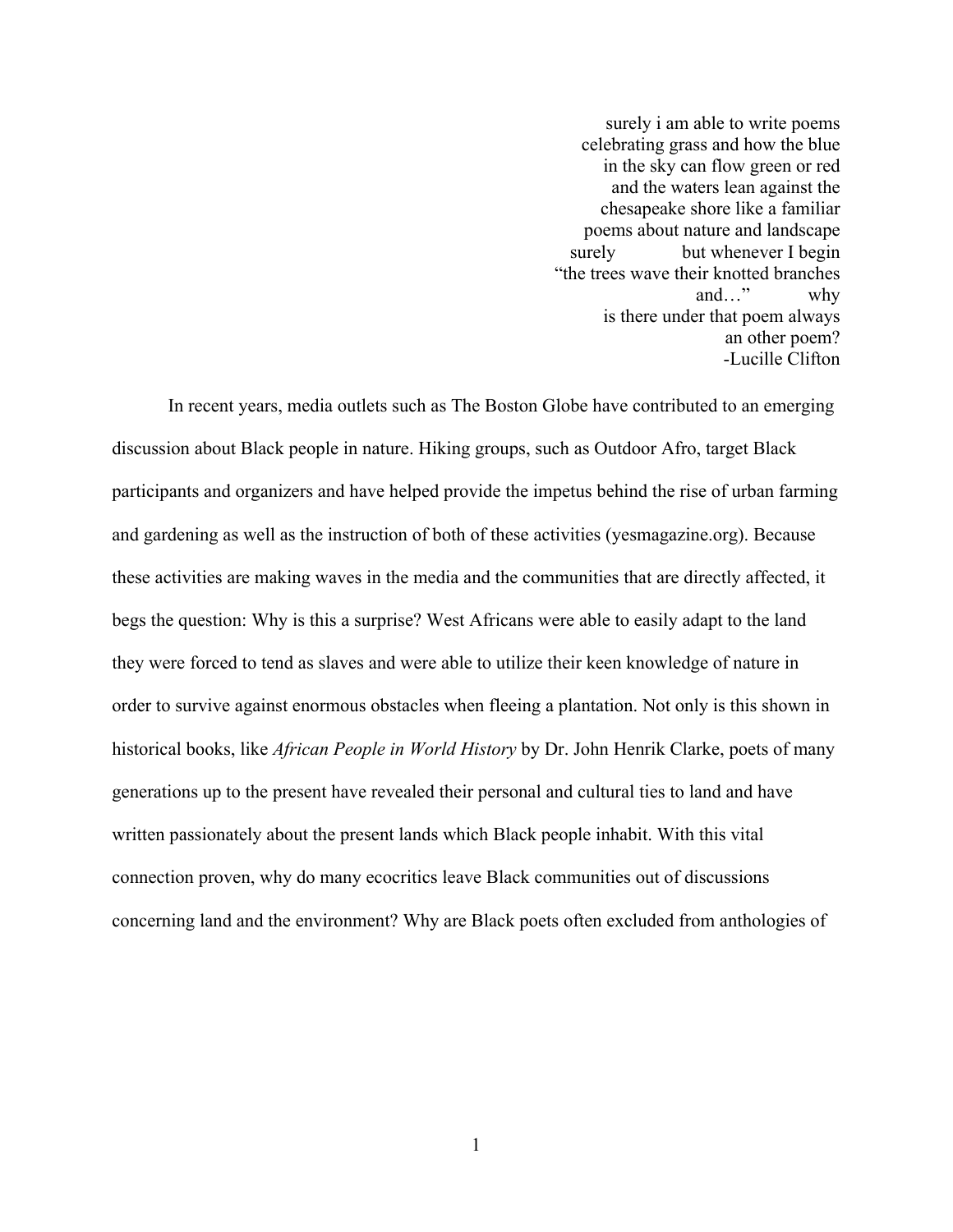nature poetry? Is it because Black poets, as Alan Gilbert argues in his essay "Form and Culture," found in *Civil Disobediences: Poetics and Politics in Action*, "eschew rhetoric and conventional poetic forms in order to rely on careful observation rendered in an everyday language that places their poems within a particular set of historical circumstances?" (404) Or is the story more complicated?

It seems that the practice of not acknowledging the creative art of poetry within the Black community as an additional telling of American history is equivalent to practicing other systematic ideologies of erasure and racism which Black Americans have been fighting to dismantle since the end of slavery. *The Oxford Book of Nature Writing* suggests that ecopoetics is "a history of our views about ourselves" (Dungy xxvii). We can also view ecopoetics as poetry about nature and the environment in which one lives and observes. Keeping those definitions in mind magnetizes the benefits of restoring the Black presence to ecopoetics. It then goes beyond the personal and creates an additional storyline that makes America the country it is today. This paper will serve to prove that restoring accurate representations of diversity to anthologies and ecopoetics has the potential to dismantle racism and recondition American historical accuracy as well. The realities captured through the poetry discussed include slavery, sharecropping and the unjust practices to keep Blacks from owning land, Jim Crow practices, and the dismantling of preconceived notions that Black people do not participate in nor appreciate environmental activities.

#### **Slavery**

The first slaves from Africa were brought to the United States in 1619. Slavery was not abolished until 1865 with the passing of the  $13<sup>th</sup>$  Amendment. During those two centuries, generations of slaves were bought, sold, traded, learned to tend the land of their masters, and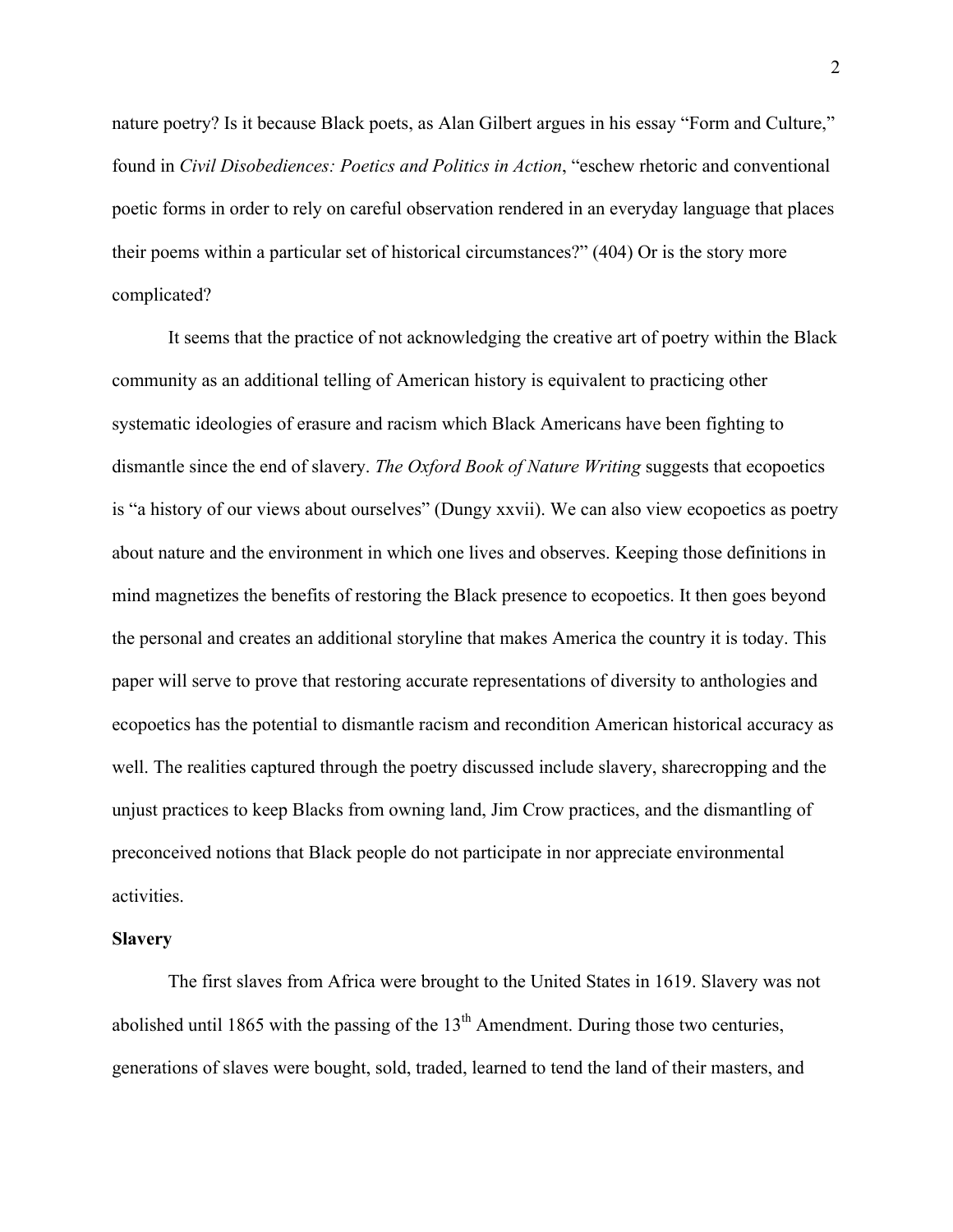figured out how to navigate the land outside of the plantation when necessary (history.com). Slaves' connection to the land ensured their survival. According to Carolyn Finney's *Black Faces, White Spaces: Reimagining the Relationship of African Americans to the Great Outdoors*:

[slaves]…girdled and fired trees, removed stumps and cultivated land, herded cattle…and planted, tended, harvested, and processed plantation crops throughout the colonies. In addition, they put to use the relevant skills and knowledge previously developed in the irrigated rice fields of West Africa. Working the land under the threat of whip and the sun was an integral part of the 'environmental experience' of enslaved Africans. Through backbreaking labor and general day-to-day interactions, enslaved Africans became more knowledgeable about their surrounding environment than their white slave owners. (57)

Beyond knowing how to care for the land for the benefit of America's economy, slaves had to have knowledge of the land for their own economy. Finney goes on to describe hunting and fishing as a means to build community, bring in money, materials, and food (58). Understanding the land became a form of personal reclamation and power. Women were looked to for their use of root and herb medicines. Men were thought more important if they were able to utilize animals and passages through the woods and water systems that may serve beneficial to the master and the plantation. The slaves used these tactics to reconnect to their African communal principles of caring for self and land (Finney 58).

However, in some instances, slaves did not have a sense of pride for the land nor self. They often were weary and felt that the labor was too much for them to bear. In Claude McKay's sonnet, "Joy in the Woods," we find the speaker imagining the beauty of an ordinary day but quickly realizing that his only purpose is for work and cultivation of the master's land. The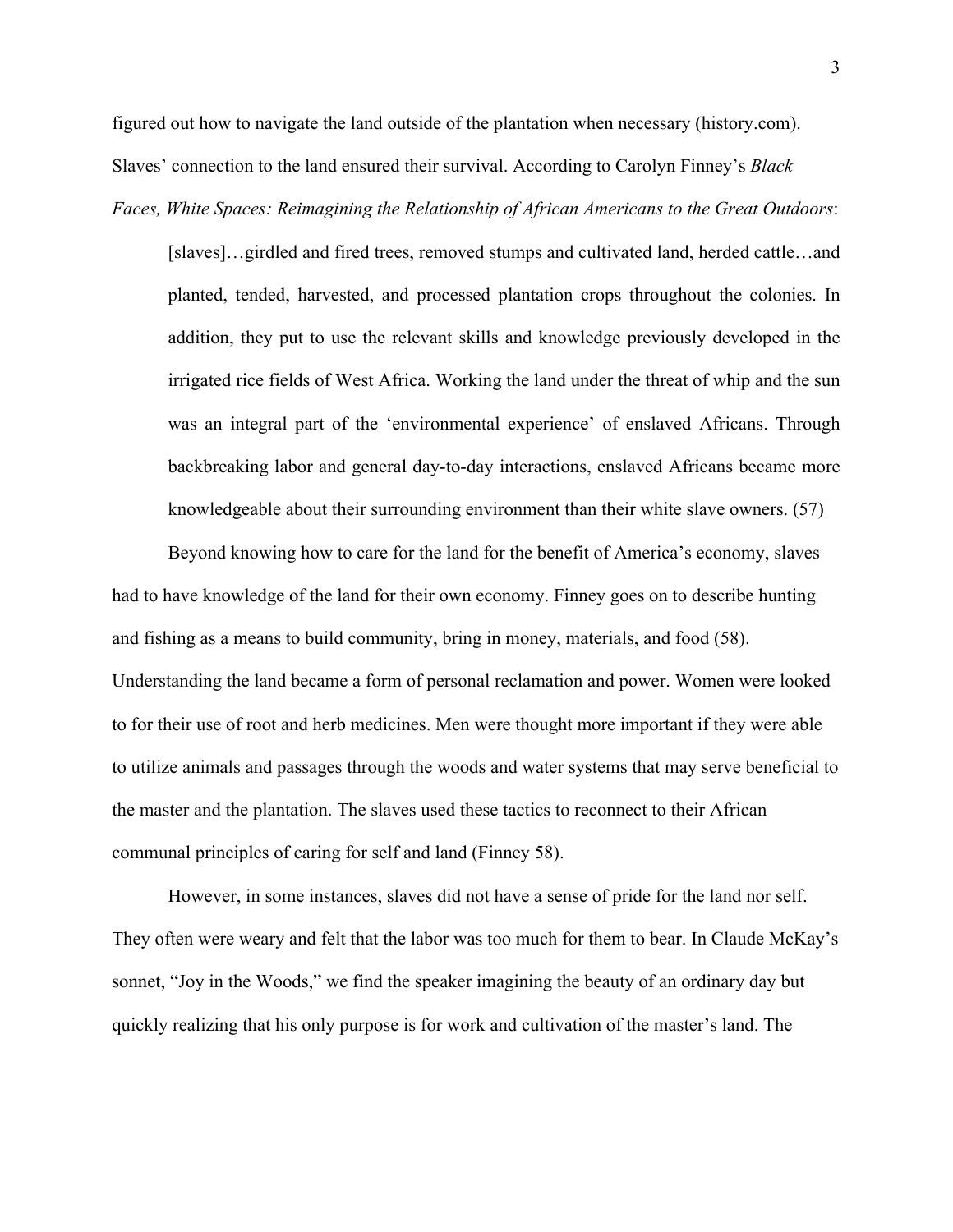internal struggle is quite evident, and the speaker concedes that wanting beautiful experiences does not matter because he is simply a worker.

There is joy in the woods just now, The leaves are whispers of song, And the birds make mirth on the bough And music the whole day long, And God! To dwell in the town In these springlike summer days, On my brow an unfading frown And hate in my heart always–

Here, McKay uses birds, leaves, and "springlike summer days" to express the speaker's connection with beauty. These aesthetics go beyond the imposed world and mirror the freedom which the slave is longing. As the poem continues, we see how the imagery becomes darker, exposing the lost hope the speaker feels.

A machine out of gear, aye, tired, Yet forced to go on–for I'm hired.

Just forced to go on through fear, For every day I must eat And find ugly clothes to wear, And bad shoes to hurt my feet And a shelter for work-drugged sleep! A mere drudge! but what can one do? A man that's a man cannot weep! Suicide? A quitter? Oh, no!

But a slave should never grow tired, Whom the masters have kindly hired.

\* \* \*

For a man-machine toil-tired May crave beauty too–though he's hired. (*Black Nature*, 97)

Here, we find that McKay's work is written as a traditional sonnet form. His diction is

formal, and his connection to the land is clear. While it is written from the viewpoint of an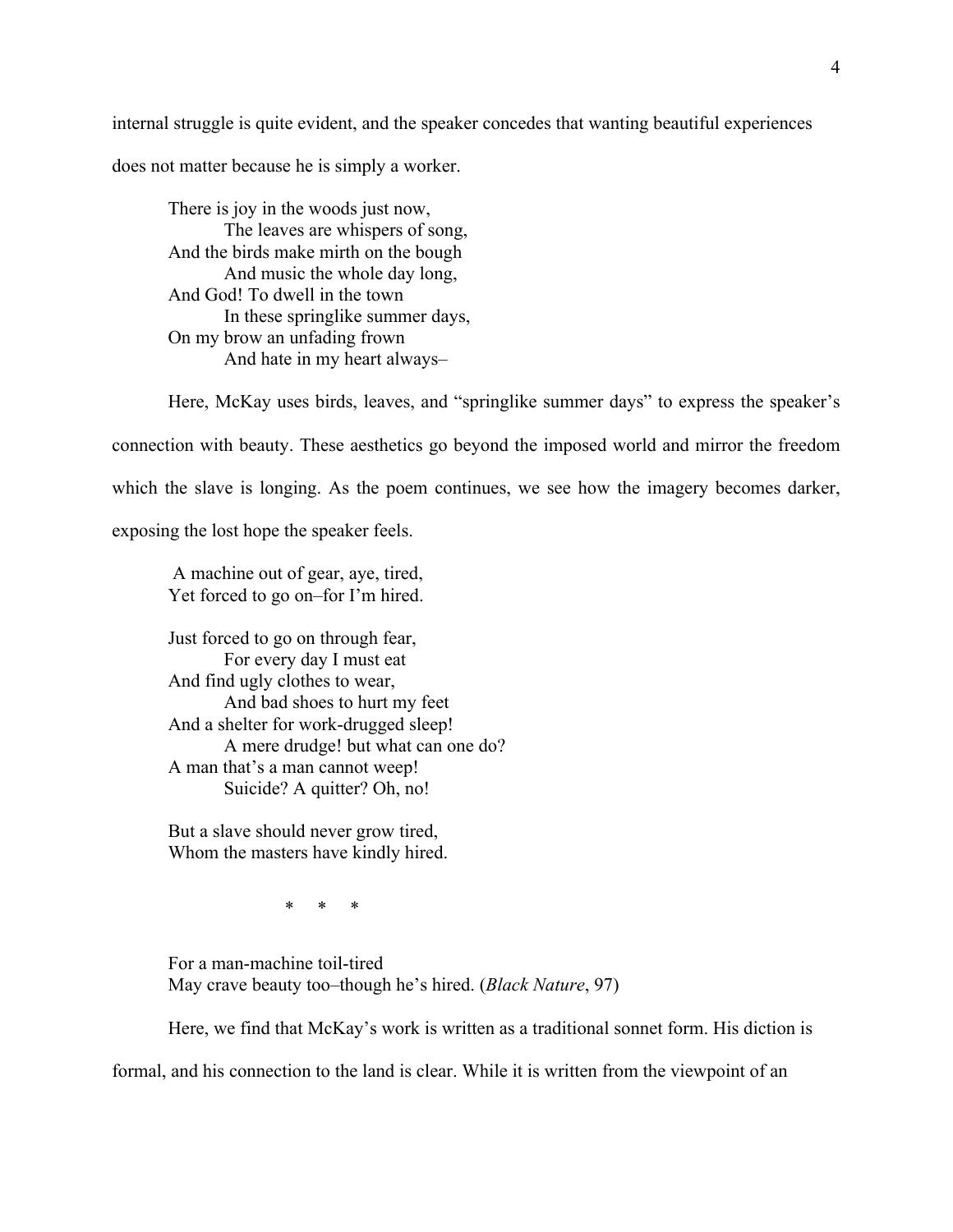identifiable speaker, there is no denial that this piece is ecopoetry. It does not agree with Gilbert's reasoning that poets tend to abandon conventional poetics in order to focus mainly on the issue at hand, however, it does out rightly confess emotions from the view of a slave, which is part of American history.

While slavery is one of the many facets of American history, which most of today's society finds uncomfortable, the brave poets and writers, many of whom are not mentioned in this paper, saw the necessity of telling about slavery as a true part of their history. They did not count it as Black history alone but as a new perspective in the history of the United States, which is not adequately covered in history text books. Their honest telling paved the way for many writers who helped shape contemporary poetry of the early twenty-first century.

## **Post slavery: Sharecropping**

After slavery was abolished, over forty thousand former slaves were displaced, and it was unclear how they would resume living in the United States. The Freedman's Bureau was designed to accommodate the freed slaves with land that was taken from the Confederates after surrender. However, "former white owners of the land, who were pardoned after the war, began to pressure President Andrew Johnson to allow their land to be returned to them. They were afraid that black land owners and farmers would start to accumulate wealth and power in the South" through the acquisition of land, which shows the significance of land ownership (Finney 36-37). With this pressure the land granted to former slaves was reclaimed by their previous owners. Former slaves were also denied access to the land available via the Homestead Act of 1862. Because of these denials, former slaves stayed on the land of their former masters as sharecroppers. As Carol Anderson, Associate Professor of African American Studies at Emory University, states, "sharecropping was just a step above slavery…They didn't own anything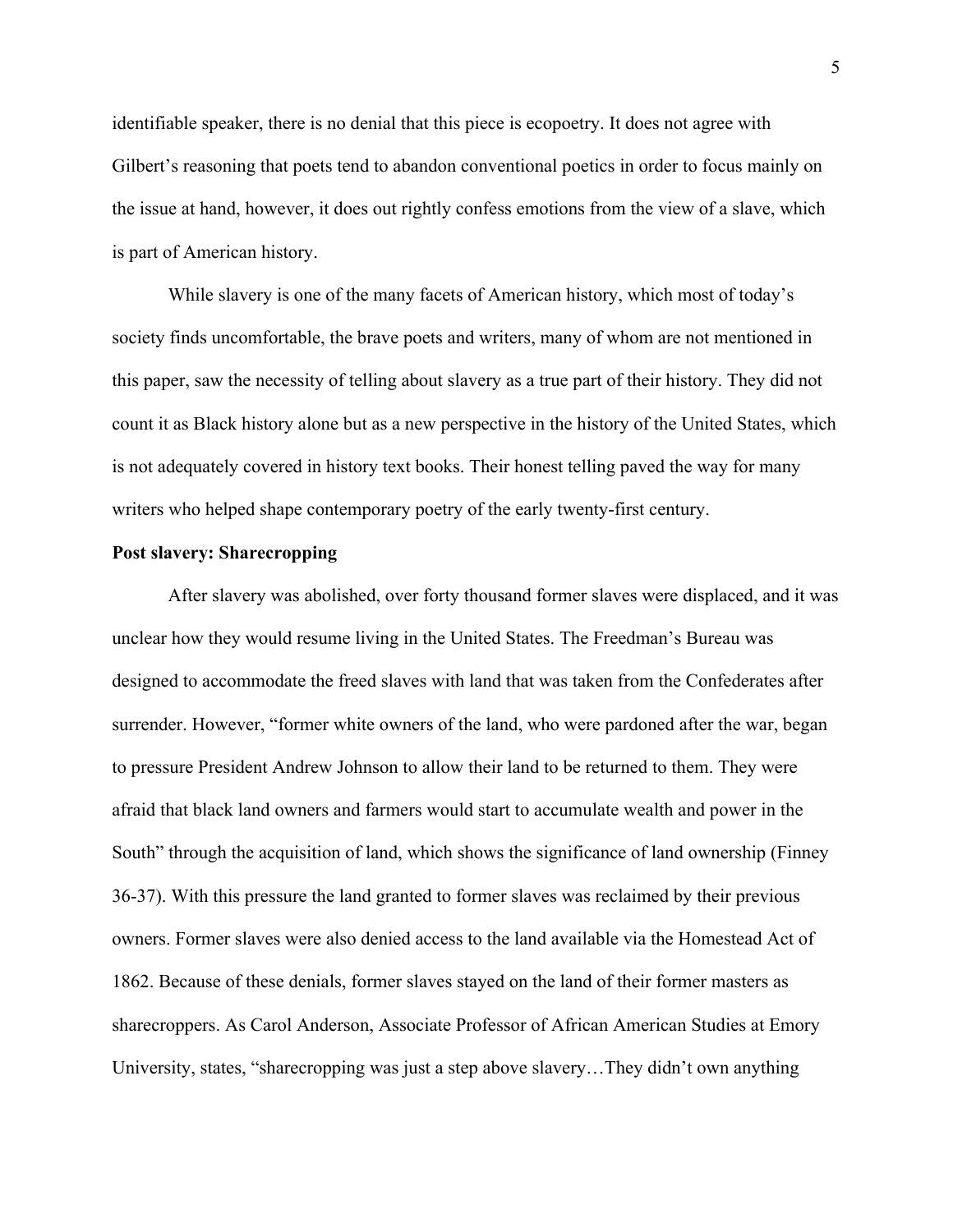except their labor. They didn't own the shacks that they lived in. They didn't own the mules. They didn't own the land."

The denial of land ownership was one of the ways that white Americans began to impose systematic oppression onto black Americans. Because of these practices, Black Americans stayed economically further behind in the United States. The effects of these decisions "are imprinted on our psyches and in our present day economic, social, and political relationships" (Finney 23). This imprinting also shows up in literature. Isabel Wilkerson shares many sharecroppers' stories in her historical biography, *The Warmth of Other Suns*. She states that:

Fewer than one out of five sharecroppers ever saw a profit at the end of the year. Of the few who got anything, their pay came to between \$30 and \$150 in the 1930s for a year of hard toil in the field, according to a leading Yale anthropologist of the era, or between nine and forty-eight cents a day. The remaining eighty percent either broke even, meaning they got nothing, or stayed in debt, which meant they were as bound to the planter as a slave was to his master. (167)

In "A Black Man Talks of Reaping" by Arna Bontemps, the sacrifice and unjust feelings of sharecropping are documented. Bontemps speaks of the rigorous work put into caring for the land and crops but also of the hurt that growing the food produces. The second stanza alone alludes to those who built America with no credit given and nothing to show for their work. The word "bitter" not only describes the fruit which the speaker's children eat but solidifies the underlying tone of Bontmeps's poem.

I have sown beside all waters in my day. I planted deep, within my heart the fear that wind or fowl would take the grain away. I planted safe against this stark, lean year.

I scattered seed enough to plant the land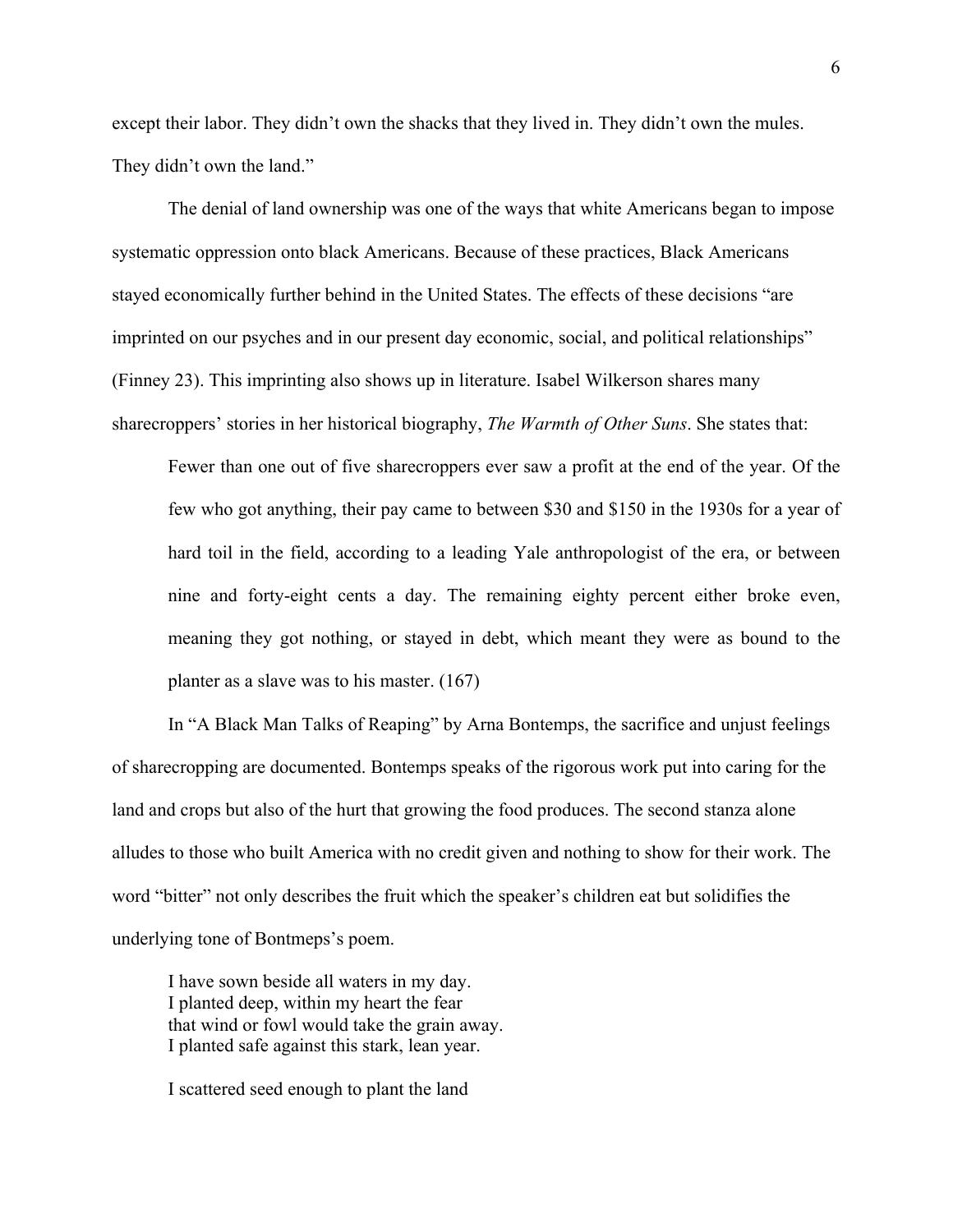in rows from Canada to Mexico but for my reaping only what the hand can hold at once is all I can show.

Yet what I sowed and what the orchard yields my brother's sons are gathering stalk and root; small wonder then my children glean in fields they have not sown, and feed on bitter fruit. (*Black Nature*, 95)

Here, we also have a poem written in traditional American speech which tells of the speaker's relationship to the land. Bontemps, like McKay, was a poet writing during the Harlem Renaissance and understood the importance of reclaiming Black experiences. While both men played into the common American dialect, their ecopoetic works still were not seen as having a true connection to the land but were commonly interpreted as being more about the speaker's life or point of view.

While McKay and Bontemps openly speak of workers' experience with the land, Alice Walker reminds readers in her essay, "In Search of Our Mothers' Gardens," that many Black women were treated as the "mule of the world" after the Reconstruction Era. She goes on to say that "they forced their minds to desert their bodies and their striving spirits sought to rise, like frail whirlwinds from the hard red clay. And when those whirlwinds fell, in scattered particles, upon the ground, no one mourned." The community expected these women to work and raise children, yet, there are many instances where women felt the need to be more than a worker, which is all they had been constantly, generationally since their ancestors' arrival in America. Women felt the call to express themselves artistically and most times, that was seen through the tending of the land. The conclusion of Walker's essay claims that her mother's garden was her individual work of art when she was unable to express her being, in the United States, as a creative woman. (8)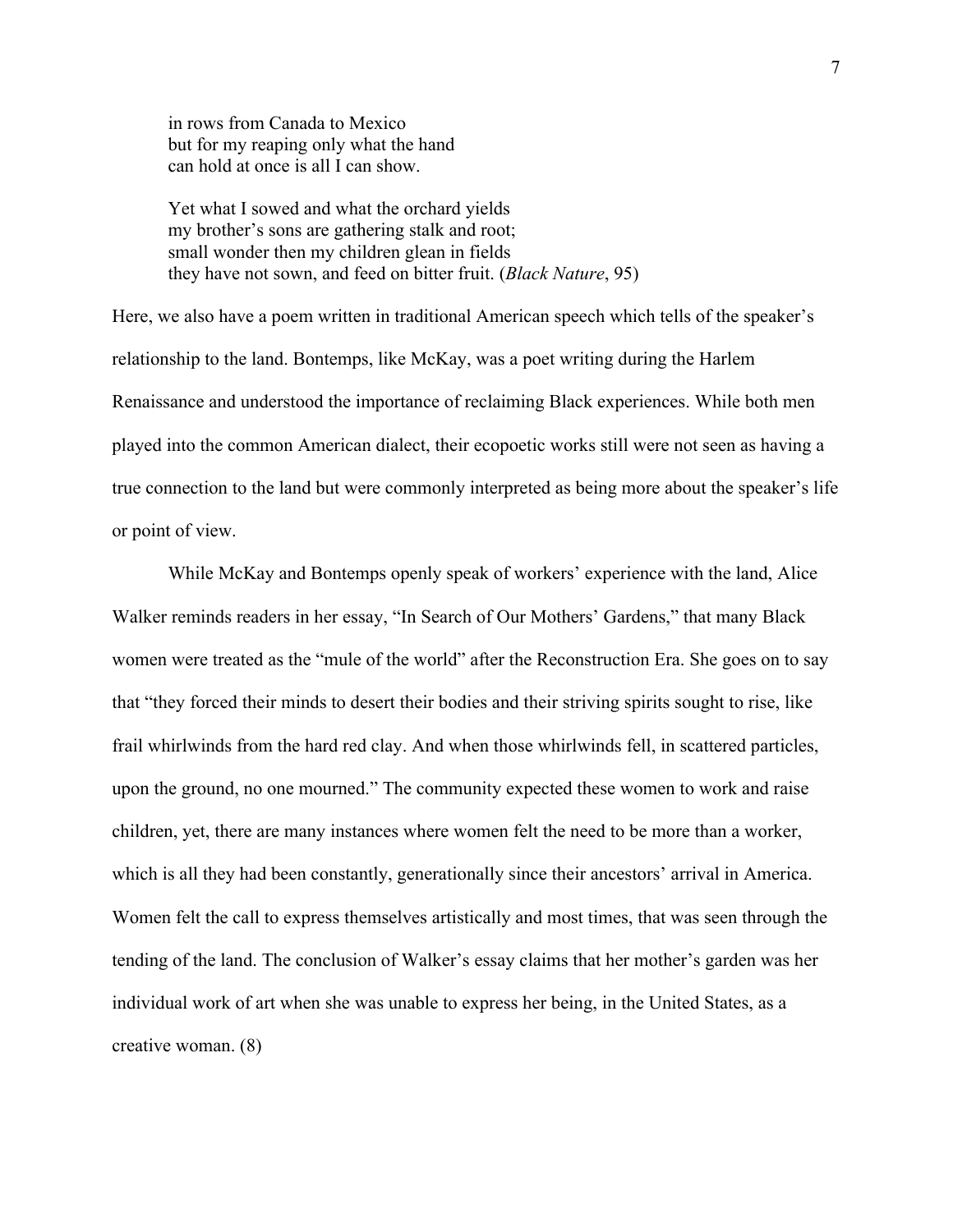Kendra Hamilton expresses similar sentiments in her poem "Southern Living." Hamilton, who is an Assistant Professor of English at Presbyterian College, not only actively gardens but also has a strong sense of connection to the land that was given to her grandparents during Reconstruction after the Civil War. In reading her poem, one cannot be sure if it is a retelling of a story or a firsthand account.

I am cut and bruised, my nails broken. I have found love and my lover is ungentle. There's a many-hued bruise beside my left knee, three on my right leg at the ankle and the thigh, a new-formed scar on my left shin where she cut me–she didn't mean to. But I fear I grow obsessed, neglect my looks–my hair grows wild. This is what it is to love in middle life and I praise God that She has blessed me with a love like this before I die.

This next stanza resembles the longing for a creative outlet or reward that is seen in

Walker's essay. The garden here is also a symbol of joy and pride. In the following stanzas, the

speaker seems to care for and know by name every plant and flower in her garden as if they were

her children, as if she conceived them herself.

I lavish this passion on my house and garden. I have never felt this for any man. To walk through my own picket fence, to climb my steps, survey what I have done… the painted ferns and adder's tongue dappling the shade bed, the azaleas and lilacs resurrected from the dead, each bed bug and planted myself, the quartz-hard clods broken with these two hands, on my knees, pouring sweat like a baptism-- here I've come to know rapture at last.

The house I had before was small and dark and I loved a dim, cramped love while I lived there. The man who shared that space loved nothing that I loved though in his way he was devoted. On this barren ground I made my first garden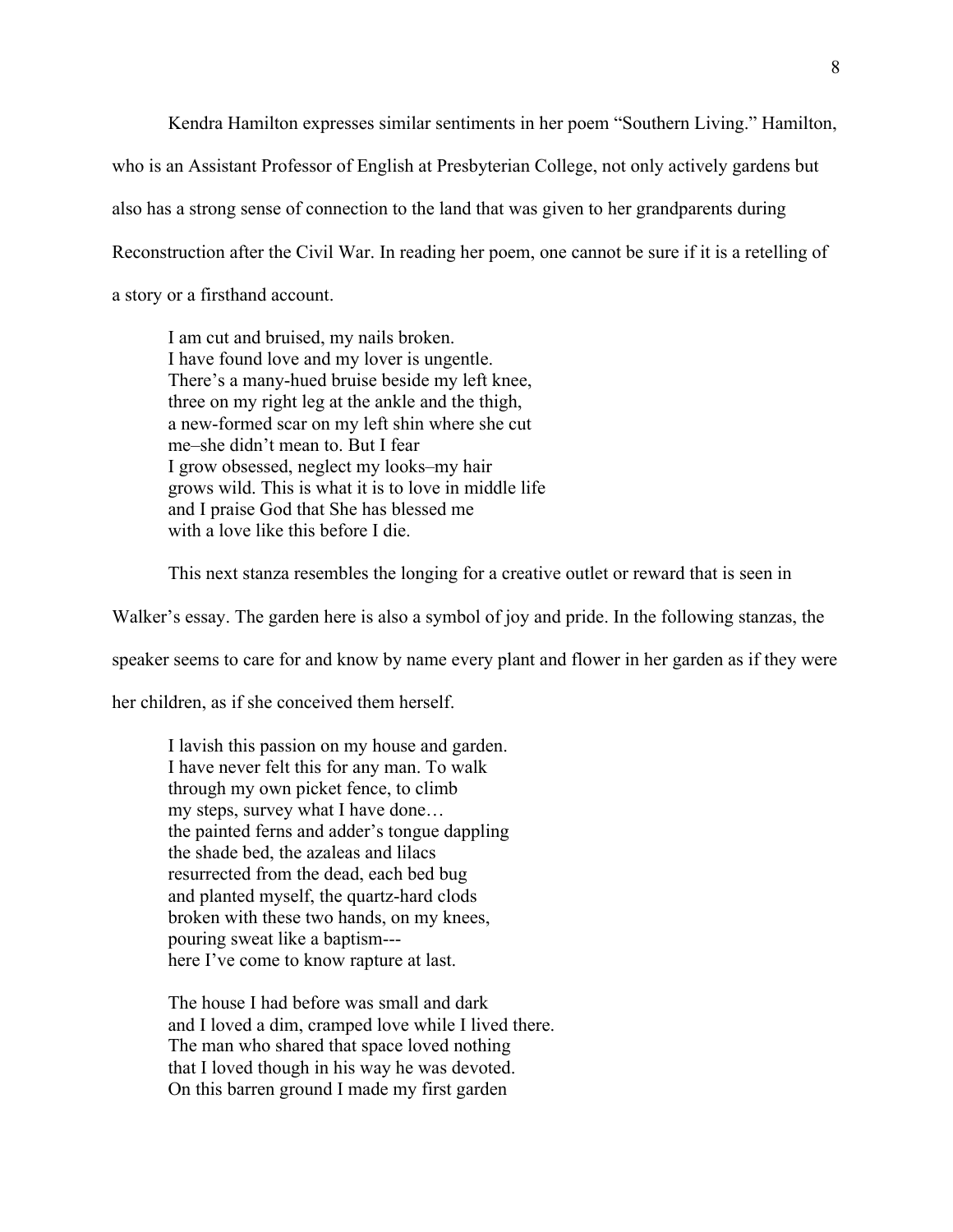and watched it fail unsprouted seed by withered stem by blighted stalk.

\* \* \*

To love a garden is to be in love with words: with potageries and racemes, corymbs hispids, and corms. To love a garden is to be in love with possibility: for it can never, almost by definition, ever be complete. To love a garden is to be in love with contradiction: ravished by order yet ever open to the wild. But more than all these, to love a garden is to find your one true lover: for a garden can't survive its maker, will die with the one who loved it, with only a sudden spray of roses in June amid a derelict tangle of wood sorrel and sumac to tell an eye that can read the land that either of you was ever there. (*Black Nature*, 344)

There is a connection to a writing life and gardening found in these lines. As a reader, one may or may not know what "potageries" and "corms" are, but Hamilton makes it known that as a writer, these two terms intertwine both of her loves. Hamilton writes "Southern Living" as a love letter. The love in the letter is sincerely felt with how the speaker compares her former lover to her new love. Witnessing this, it is evident that the connection between Black poets and their surroundings is unbreakable.

We see that Hamilton uses Anglophone rhetoric in her poem, which makes the speaker's emotions and experience visceral regardless of community affiliation. As the poet, she also conveys the feeling that "even during the most difficult periods of African American history, the natural world held potential to be a source of refuge, sustenance, and uncompromised beauty...[these] were aspects of physical and spiritual communion with the land" (Dungy xxv). "Southern Living" serves to prove that women were intended to be more than just "mule of the world" as well as sets a standard for what a pastoral from Black ecopoetics may look like.

Whether the experiences were first hand or passed down through oral tradition, sharecropping began the climb of Black Americans' rise out of slavery. As unfortunate as it is to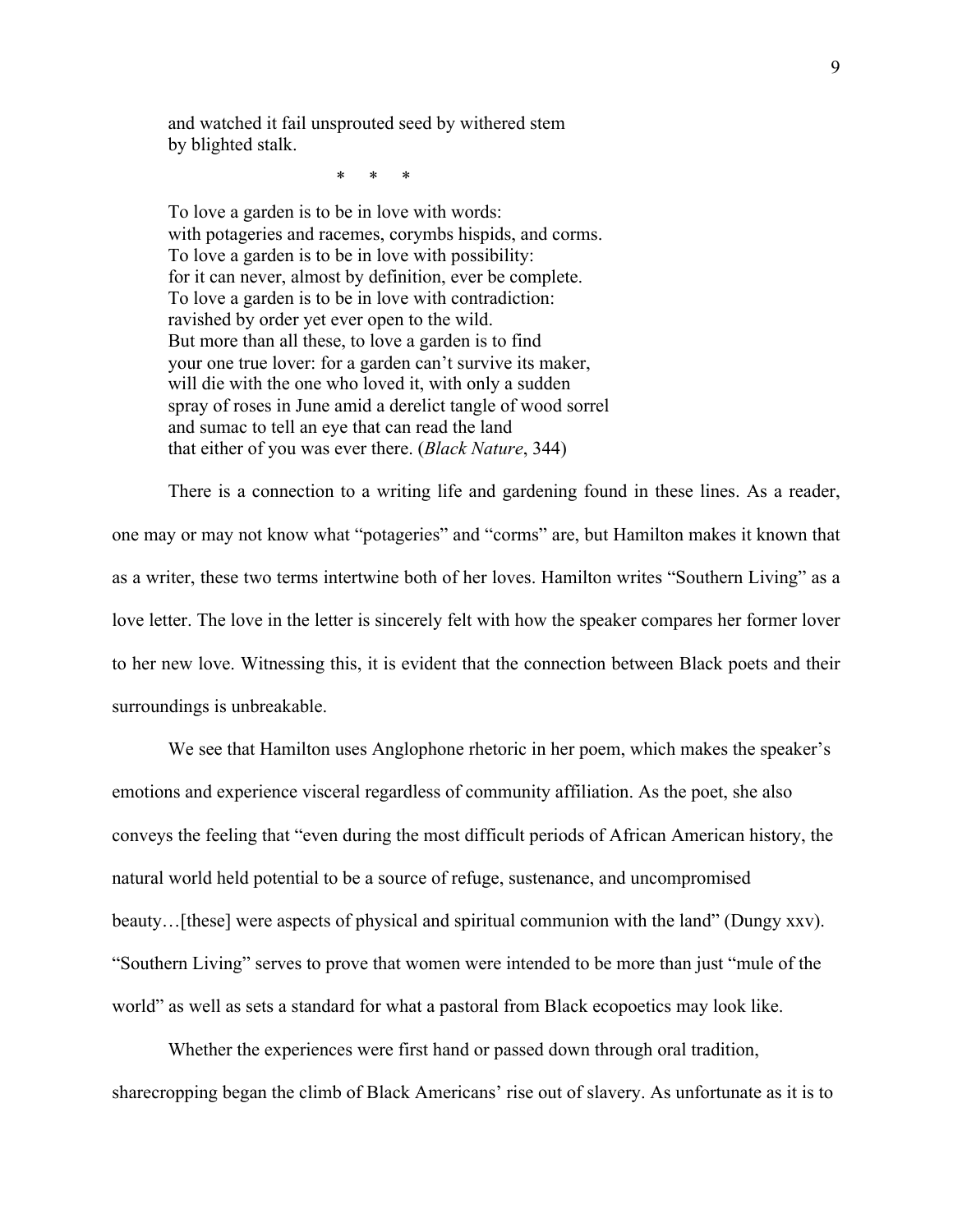know how oppressed most sharecroppers were post slavery, it is wonderful to have a collection of stories to turn to in the form of ecopoetics. These stories do not just account tales of the land through workers' eyes or women who found their voice by the transformative act of gardening, they help to give direction to the generations who follow: the generations who came to know systematic oppression more closely and name it unjust, the generations who fought to end Jim Crow segregation.

## **Jim Crow Segregation**

Slavery was the ultimate denial of life as a human. Sharecropping was the slow undoing of the wrong actions against former slaves. Jim Crow was the mix between forward motion as a just nation and the backwards motion of the few who feared their personal and economic demise. In the era of Jim Crow laws, many were persecuted for simply being. Historically, the tales of Emmett Till, Medgar Evers, and the bombing of the  $16<sup>th</sup>$  Street Baptist Church in Birmingham, Alabama stick out when one thinks of the effects the imposed system of segregation had on black Americans. These laws, which were enforced mainly in the South, declared that White Americans and any Americans that were not White, mainly Black Americans, were to use separate facilities. These rules denied non-white Americans access to specific recreational areas, shopping and dining venues, and even schools. With the Supreme Court ruling in the case of Brown v Board of Education of Topeka in 1954, legal segregation of schools became outlawed. This act started an uprising amongst Black Americans who wanted total freedom and justice in their everyday lives (history.com).

The uprising turned into what is known today as the Civil Rights Movement. This movement produced many activists such as Stokely Carmichael, Fannie Lou Hamer, and Bayard Rustin, to name a few. These activists felt they had the right to a life that was equal to that of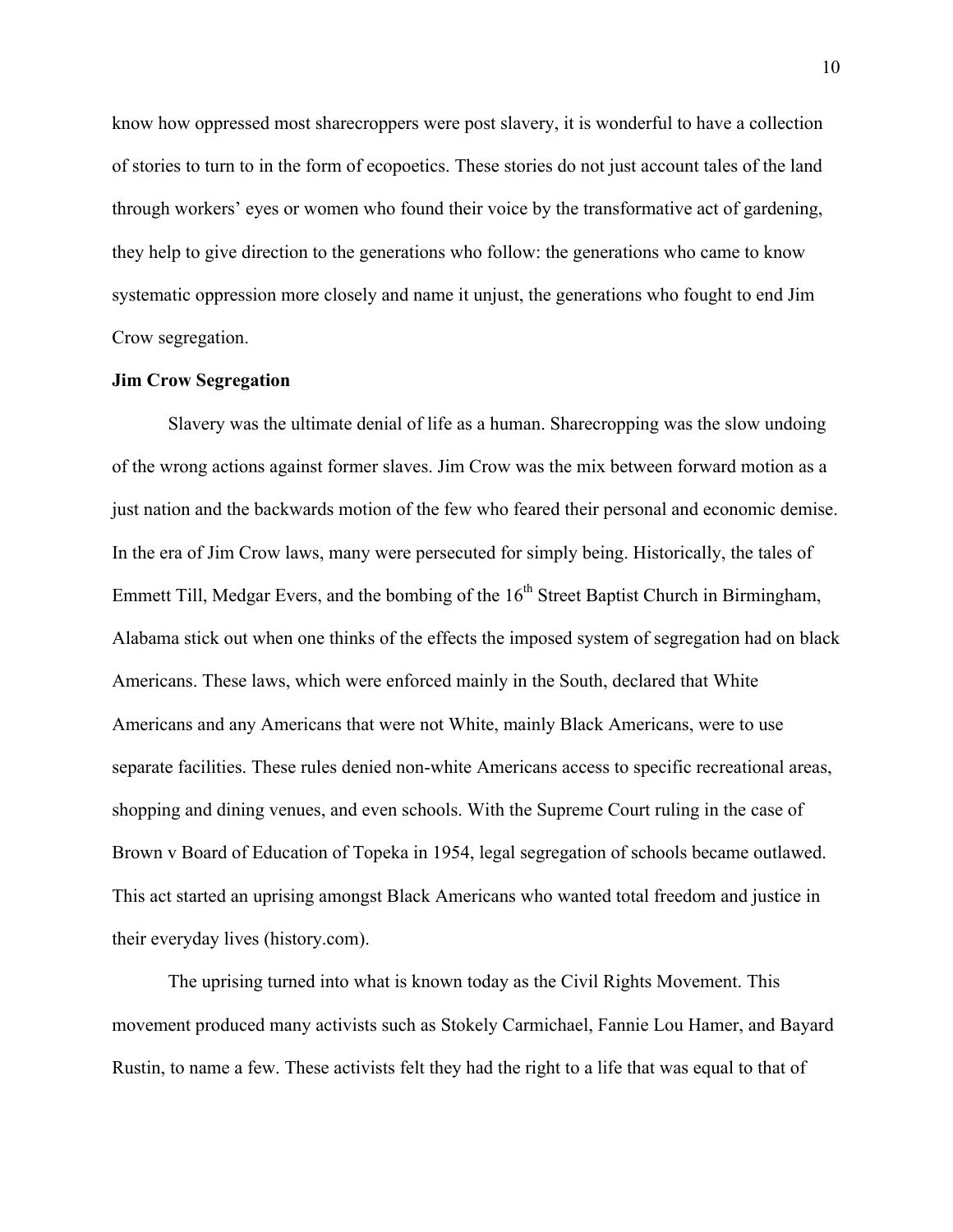white Americans. Being "denied the right to vote…and [being] forbidden to hold religious services without the presence of a licensed White minister" was not the life that Black Americans were going to agree to (Finney 83). An excerpt by Richard Wright, that is included in Camille T. Dungy's *Black Nature* anthology, expresses that "before we black folk can move, we must first look into the white man's mind to see what is there, to see what he is thinking, and the white man's mind is a mind that is always changing" (72). These inconsistencies have fed the mentality which plagues Black Americans today just as much as it did during the Jim Crow era. It supports the notion that "whiteness, as a way of knowing, becomes *the* way of understanding our environment, and through representation and rhetoric, becomes part of our educational systems, our institutions, and our own personal beliefs" (Finney 3). Also, "the ideas, thoughts, and solutions that arise from an African American experience of the environment are mediated by differential access, needs, privilege, and history," which is the direct result of Jim Crow segregation (Finney 4).

June Jordan speaks of these issues in her poem "Jim Crow: The Sequel." Using speech that stems directly from Black communities as opposed to traditional rhetoric that help make meanings universally American, Jordan's poem supports Gilbert's argument of combining daily language within the context of an era's events. We see how Jordan recounts history from a Black American viewpoint then progresses towards demands.

An angry Black woman on the subject of the angry White man:

We didn't always need affirmative action When we broke this crazy land into farms when we planted and harvested the crops when we dug into the earth for water when we carried that water into the big house kitchens and bedrooms when we built that big house when we fed and clothed other people's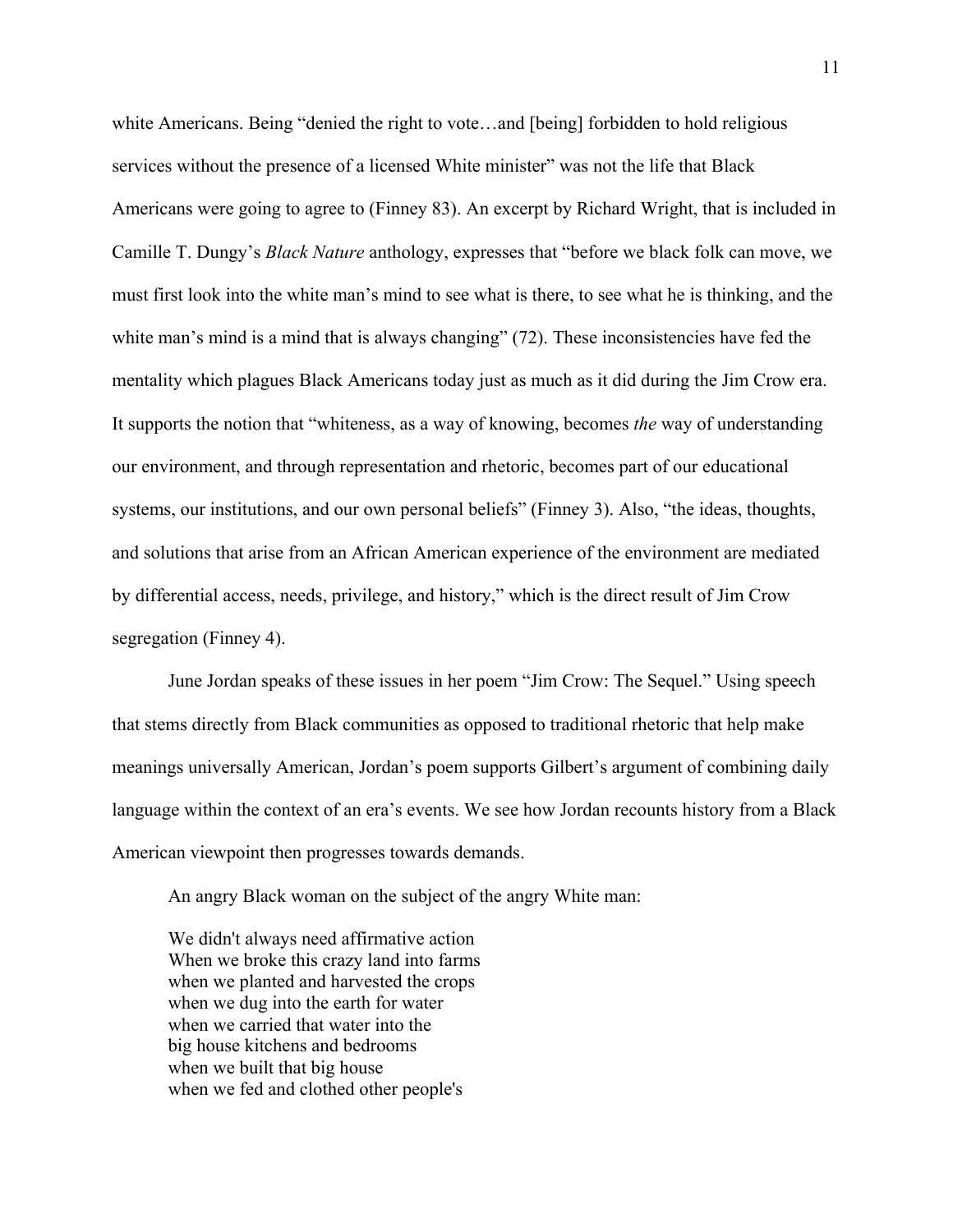children with food we cooked and served to other people's children, wearing the garments that we fitted and we sewed together, when we hacked and hauled huge trees for lumber and fuel, when we washed and polished the chandeliers, when we bleached and pressed the linens purchased by blood profits from our daily forced laborings, when we lived under the whip and in between the coffle and chains, when we watched our babies sold away from us, when we lost our men to anybody's highest bidder, when slavery defined our days and our prayers and our nighttimes of no rest--then we did not need affirmative action.

Like two-legged livestock we cost the bossman three hundred and fifteen dollars or six hundred and seventy-five dollars so he provided for our keep like two-legged livestock penned into the parched periphery of very grand plantation life. We did not need affirmative action. NO! We needed freedom: We needed overthrow, revolution and a holy fire to purify the air. But for two hundred years this crazy land the law and the bullets behind the law continued to affirm the gospel of God-given White supremacy. For two hundred years the law and the bullets behind the law, and the money and the politics behind the bullets behind the law affirmed the gospel of God-given White supremacy/ God-given male-White supremacy.

The first two stanzas connect Black Americans to the land immediately, calling for recognition of forced labor and then the recognition that black Americans were equally treated as

cattle and not as human beings.

And neither the Emancipation Proclamation nor the Civil War nor one constitutional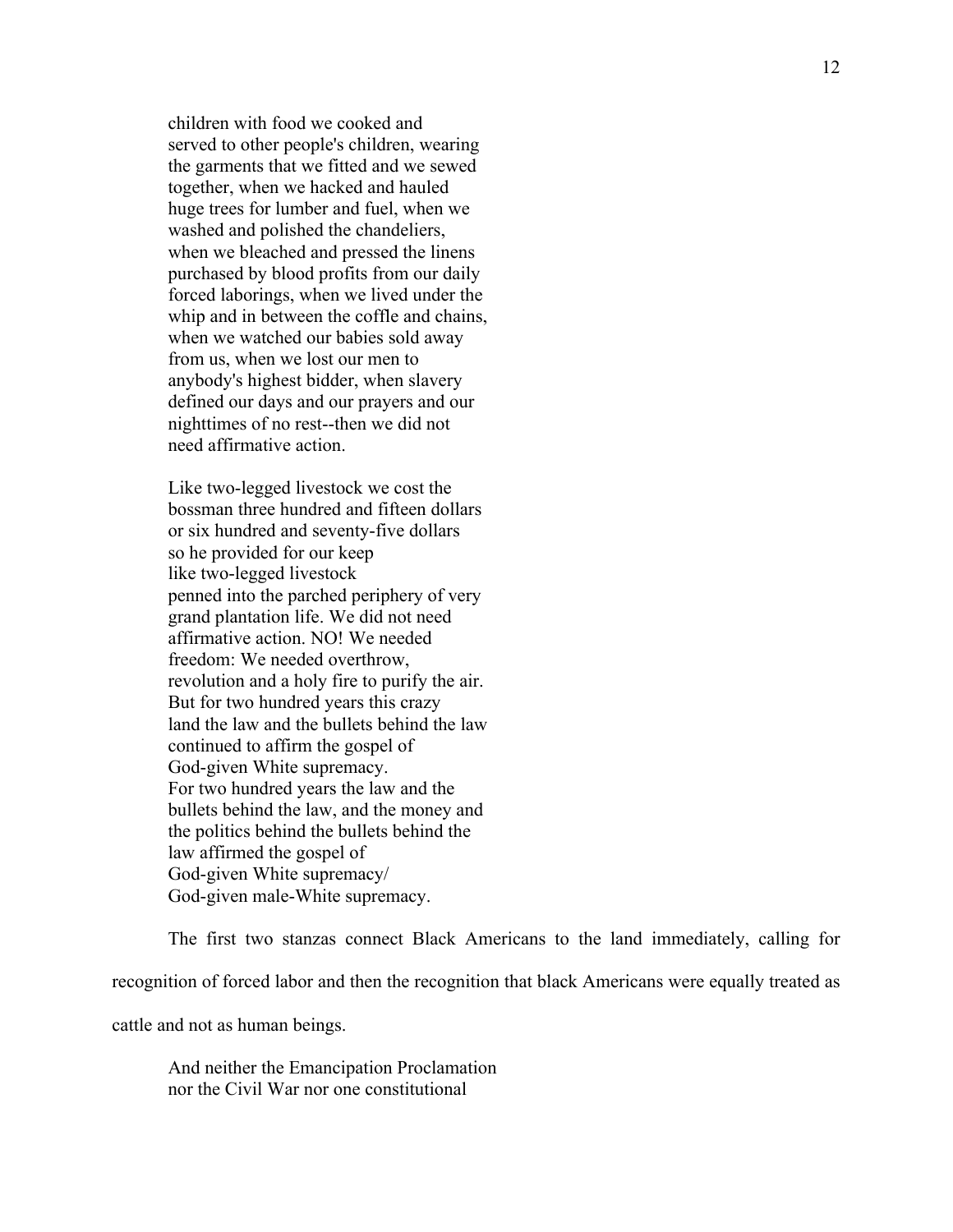amendment after another nor one Civil Rights legislation after another could bring about a yielding of the followers of that gospel to the beauty of our human face.

Justice don't mean nothin' to a hateful heart! The previous stanza is accentuated with the usage of Black vernacular. It proves the point

that readers will not always empathize with divergent points of views if presented in formal

English. The shock of new speech awakens the reader and allows them to truly understand what

is being read. The last stanza serves to put history and declarations into tangible spaces. We see

that the environment shifts from fields and trees to neighborhoods and classrooms.

And so we needed affirmative action. We needed a way into the big house besides the back door. We needed a chance at the classroom and jobs and open housing in okay neighborhoods. We needed a way around the hateful hearts of America. We needed more than freedom because a piece of paper ain't the same as opportunity or education. And some thirty years ago we agitated and we agitated until the President said, "We seek... not just equality as a right and a theory but equality as a fact and as a result." (feliciachamberlain.com)

The repetition, rhythm, and alliteration in Jordan's poem is a new expression of artistry, not found in the previous poems, on a subject that captures a historical moment. She may or may not be the speaker. She may simply be compiling the collective notions of the many Black women who were dealing with these issues when the poem was written. Jordan is one of the poets who "reminds us of the danger or futility of drawing too close a connection between our emotional landscapes and the realities and responses of the natural world," or she may be one of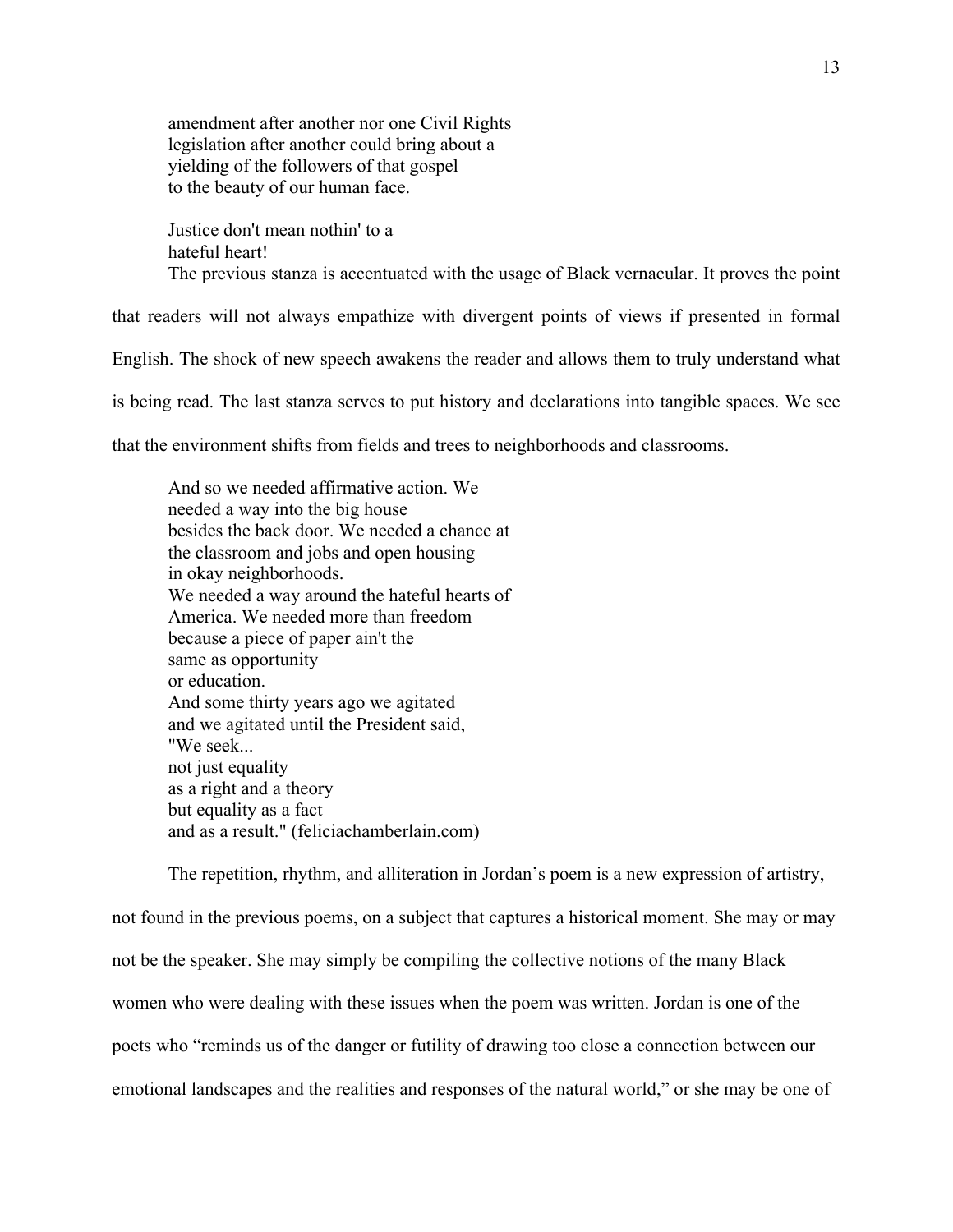the poets that "comfortably, sometimes aggressively, remind[s] us how our place in the ecological web implicates the black community and the human race at large in emotional, practical, and creative ways" (Dungy xxiv).

Continuing with the notion of personal struggle intermingled with communal struggle, some poets had a difficult task of deciding to write about the events of the times or to continue writing what moved them. In Nikki Giovanni's "For Saundra," we see the speaker, presumably Giovanni, struggle with writing about beautiful things or writing about the reality of black Americans' situation.

i wanted to write a poem that rhymes but revolution doesn't lend itself to be-bopping

then my neighbor who thinks i hate asked–do you ever write tree poems–i like trees so i thought i'll write a beautiful green tree poem

\* \* \*

then, well, i thought the sky i'll do a big blue sky poem but all the clouds have winged low since no-Dick was elected

so i thought again and it occurred to me maybe i shouldn't write at all but clean my gun and check my kerosene supply

perhaps these are not poetic times at all (*Black Nature*, 151)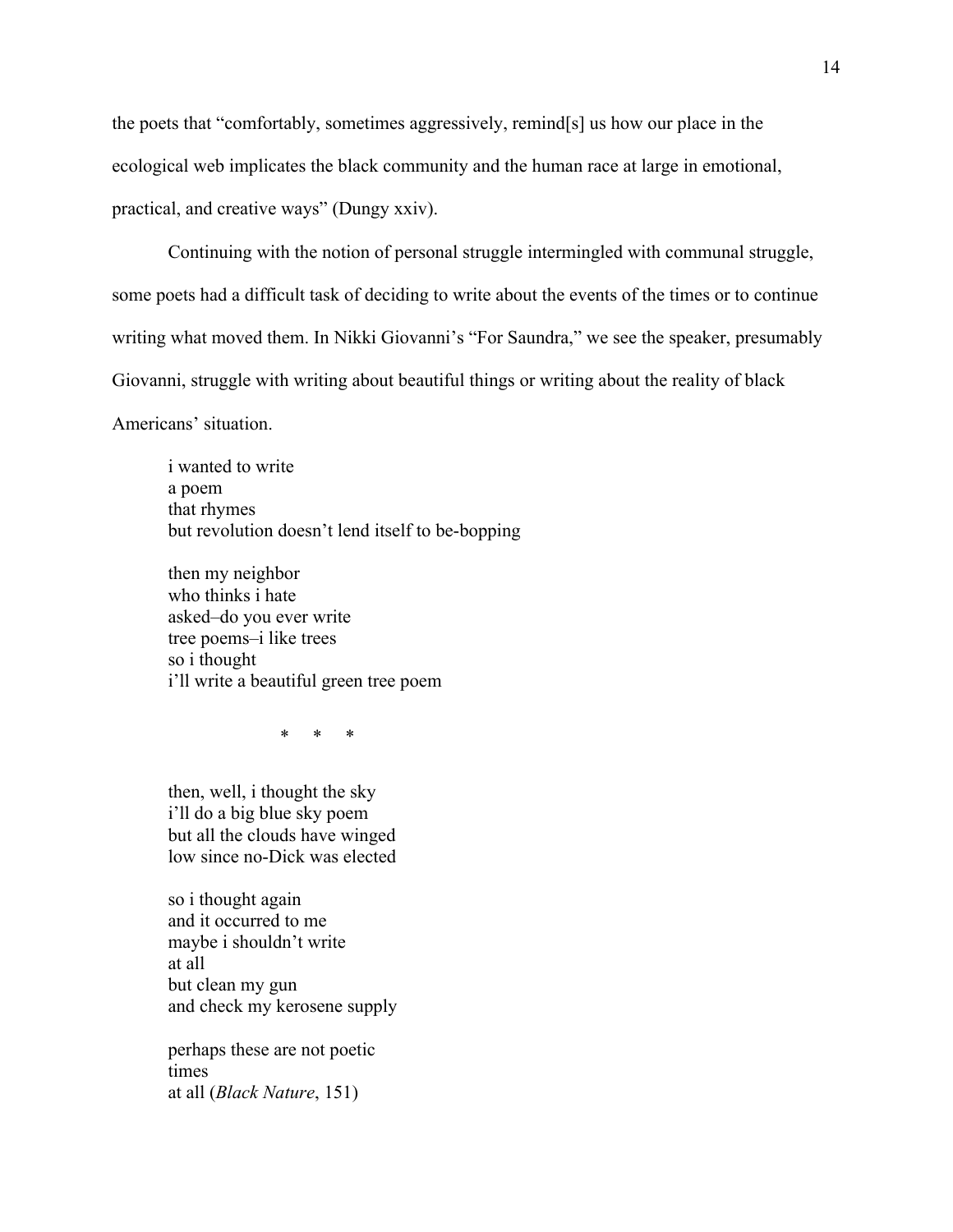Keeping with the nontraditional form, punctuation, and language of Jordan, Giovanni captures the dilemma that most poets grapple with during civil unrest. She notices how the nature fades or disappears because of her locale as well as the events of the time in which this poem was written.

The disappearance of nature is not only a metaphor in Giovanni's poem, it was the reality of many Black Americans during the Jim Crow era. Wilkerson reports that:

across the South, someone was hanged or burned alive every four days from 1889 to 1929…for such alleged crimes as 'stealing hogs, horse-stealing, poisoning mules, jumping labor contract, suspected of killing cattle, boastful remarks' or 'trying to act like a white person' (39).

Lynchings being done that frequently was to put fear in the hearts of Black Americans. Not only did it serve as a reminder that Blacks were to never strive to be better than their caste position, it let them know that they were not welcomed in the world. These reminders kept the oppression and ideologies which derived from slavery alive in the psyche of many Americans, both black and white. The poem "Strange Fruit," written by Abe Meeropol, who was Jewish, depicts these constant reminders. His poem was later set to music and recorded first by Billie Holiday then later Nina Simone. This poem as well as many others depicting repercussions of Jim Crow segregation "point to the collision between nature and man, the manner in which the natural world has been used to destroy, damage, or subjugate African Americans. Given the active history of betrayal and danger in the outdoors, it is no wonder that many African Americans link their fears directly to the land that witnessed or abetted centuries of subjugation" (Dungy xxvi).

This fear's agenda morphed into what we as Americans know as racism. Finney sites Manning Marable as stating: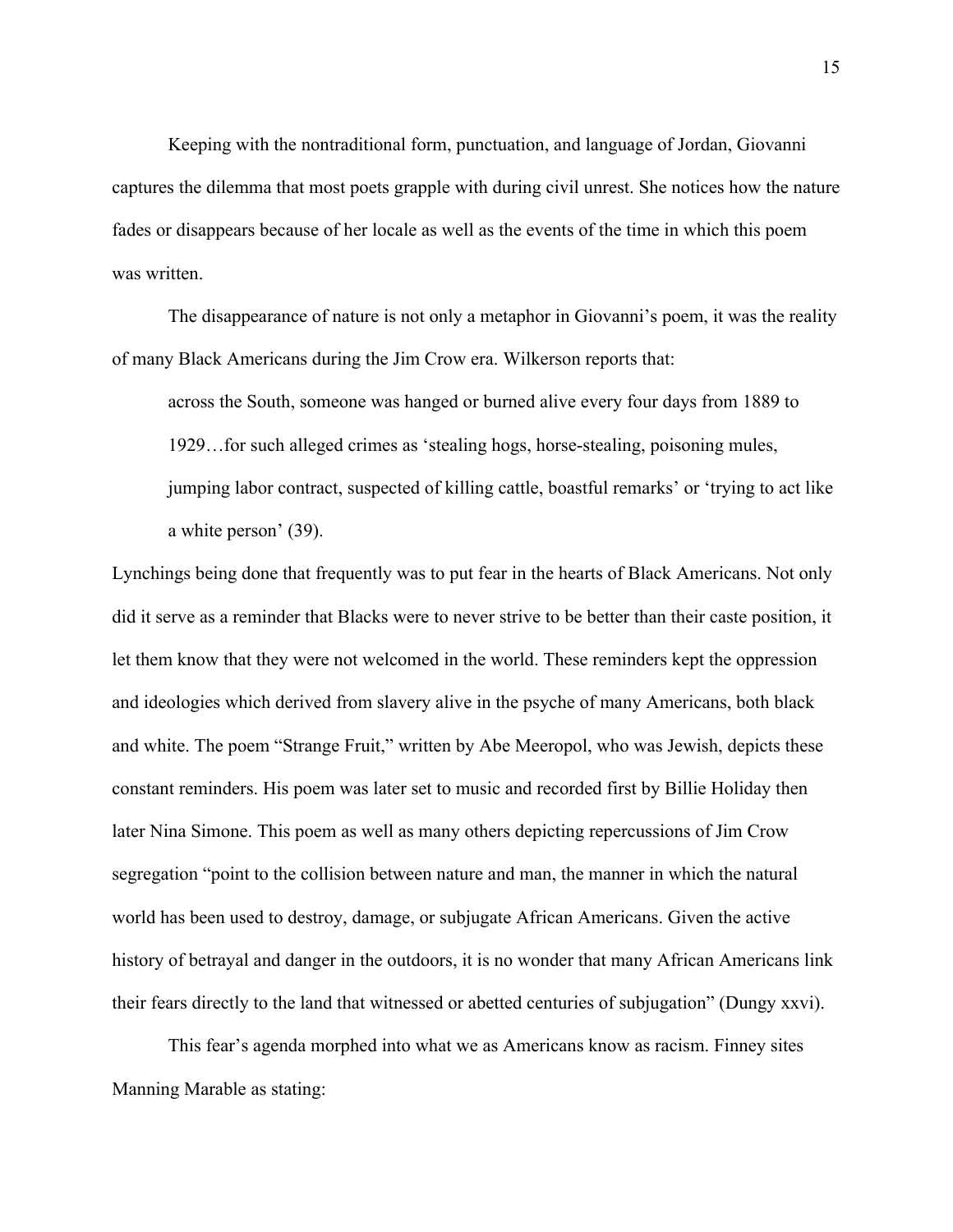Since "race" is a fraudulent concept, devoid of scientific reality, "racism" can only be rationalized and justified through suppression of black counter-narratives that challenge society's understanding about itself and its own past. Racism is perpetuated and reinforced by the "historical logic of whiteness," which repeatedly presents whites as the primary (and frequently sole) actors in the important decisions that have influenced the course of human events. This kind of history deliberately excludes blacks and other racialized groups from having the capacity to become actors in shaping major outcomes. (95)

With racism as king, constant abuse, and fear tactics plaguing Black Americans in the South, the only solution to avoid death was to leave the land. The Great Migration can essentially be looked at as the springboard of how Black Americans lost their connection to the land. These upheavals began in mass around 1915 and lasted "over the course of six decades" in which "some six million black southerners left the land of their forefathers and fanned out across the country for an uncertain existence in nearly every corner of America" (Wilkerson 9). While mass exile seemed the best option for most Southern families, "Patrick West describes how in the 1970s, a city park in Chicago had signs that read 'whites only; niggers keep out.' Dorceta Taylor describes how African Americans prior to World War II were attacked when visiting recreation areas designated as 'white'" (Finney 8). Even with the blatant discrimination among the parts of the United States which claimed to be friendlier than the South, "Guy Forchion, the Assistant Executive Director of the Virginia Key Beach Trust, emphasized the need to acknowledge that Virginia Key Beach was a 'safe space' where Black people could get away from racism" (Finney 63). The reclamation of these spaces as well as stories of these unfortunate events prove how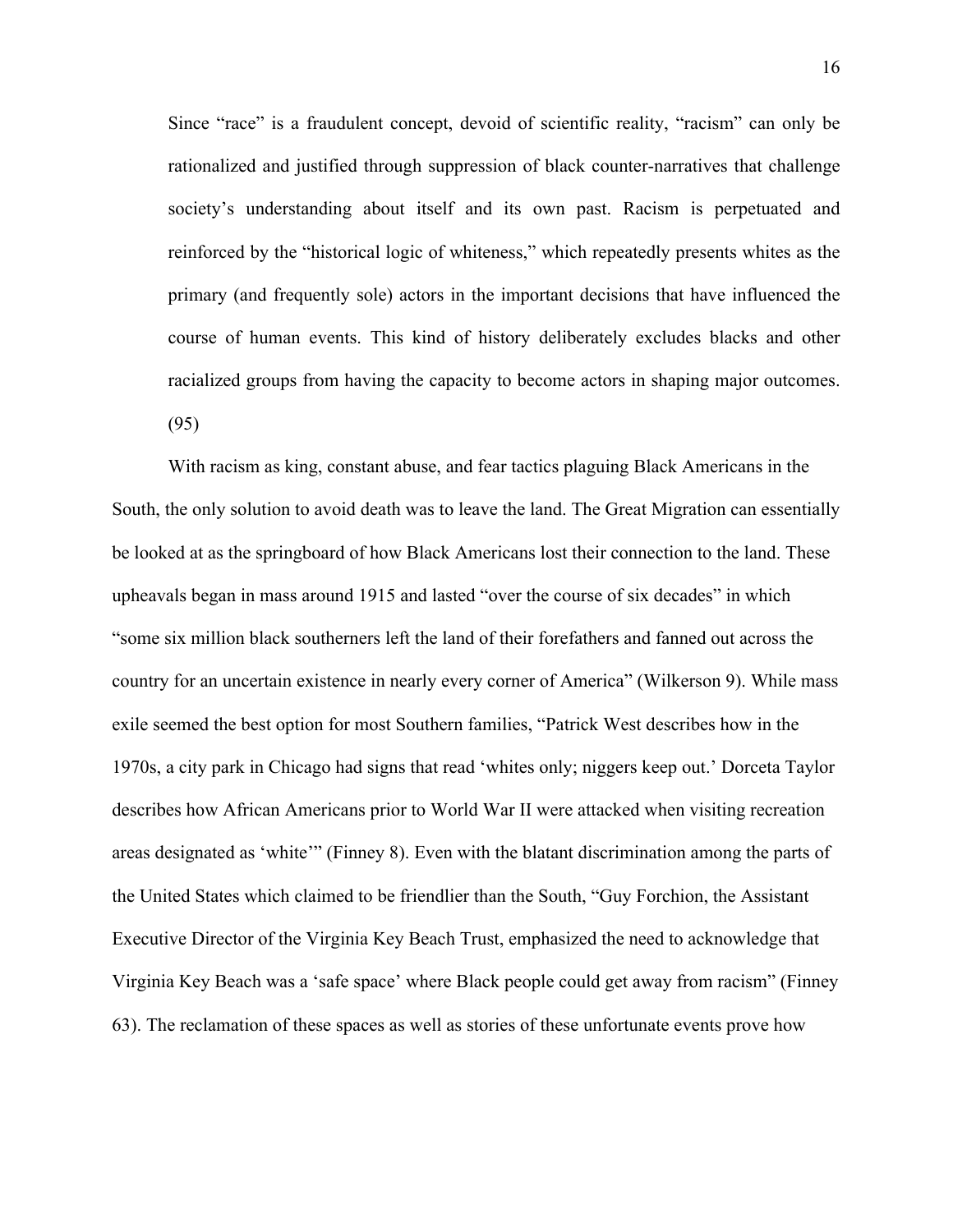Black ecopoetics helps to mend the connection to environmental landscapes that eluded much of the Black community in the middle to late twentieth century.

Although there was a call for equality in the South and many families left because they feared for their safety and well-being, the longing for familiarity was not far from black Americans' minds. In "Sorrow Home" by Margaret Walker, the speaker acknowledges both the beauty and ugliness of life in the South. While not still residing in the South, the speaker feels out of place in a new habitat yet knows the risk of living in a hostile environment now regarded as home.

My roots are deep in the southern life; deeper than John Brown or Nat Turner or Robert Lee. I was sired and weaned in a tropic world. The palm tree and banana leaf, mango and coconut, breadfruit and rubber trees know me.

Warm skies and gulf blue streams are in my blood. I belong with the smell of fresh pine, with the trail of coon, and the spring growth of wild onion.

The imagery of mango, rubber trees, and the smell of fresh pine gives the reader a sense of place. It shows the speaker's familiarity with their past surroundings and sets up the unfamiliarity of the new space. Explanation of both scenes leaves the reader feeling the disconnection with both places which the speaker experiences.

I am no hothouse bulb to be reared in steam-heated flats with the music of El and subway in my ears, walled in by steel and wood and brick far from the sky.

- I want the cotton fields, tobacco and the cane. I want to walk along with sacks of seed to drop in fallow ground. Restless music is in my heart and I am eager to be gone.
- O Southland, sorrow home, melody beating in my bone and blood! How long will the Klan of hate, the hounds and the chain gangs keep me from my own? (*Black Nature*, 99)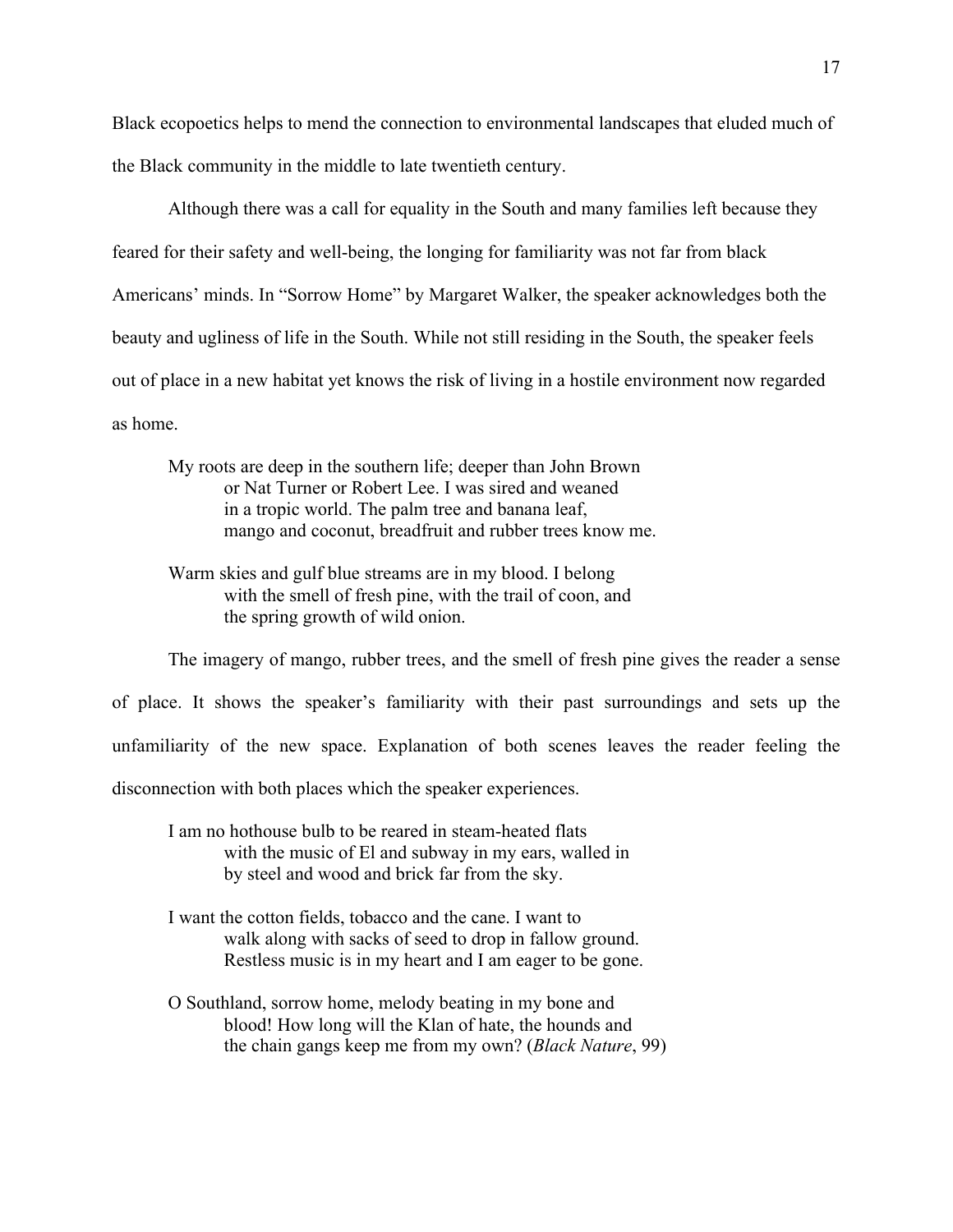Walker's eclogue is written in Standard English yet has some diversion from grammatical correctness. She also utilizes historical references to solidify the speaker's citizenship as a Southerner. While the speaker is freshly removed from the former landscape, the generation to be raised in the speaker's new home will not remember the scents of certain trees or understand when fruit is perfectly ripe by simply squeezing it. They will, however, possess the generational mindset that Black Americans do not participate in nature activities nor does writing about their urban landscape qualify their poetry to be worthily considered ecopoetry.

#### **Urban Ecosystems**

Upon arrival to the new world, which included mainly the North, but also the West and East Coasts and even Canada, Southern Blacks found that living was easier but discrimination was still dominant. Finney shares:

nature photographer Dudley Edmondson, who completed a book that focuses on black people's experiences in wild places, interviewed African Americans who had a variety of environmental backgrounds. Edmondson came to the conclusion that you could not talk about nature and African Americans without addressing 'slavery, racial prejudice and personal safety.' For people of color, these issues are very real and are crucial to their participation in the outdoors. (90)

These issues are very evident in Wanda Coleman's poem, "Beaches. Why I Don't Care for Them"

…mama threatening to beat me if I got my hair wet. curses as she brushes the sand out, "its's gonna break it off---it's gonna ruin your scalp." or the tall blond haired gold / bronze-muscled lifeguards who played with the little white ones but gawked at us like we were lepers (*Black Nature*, 303)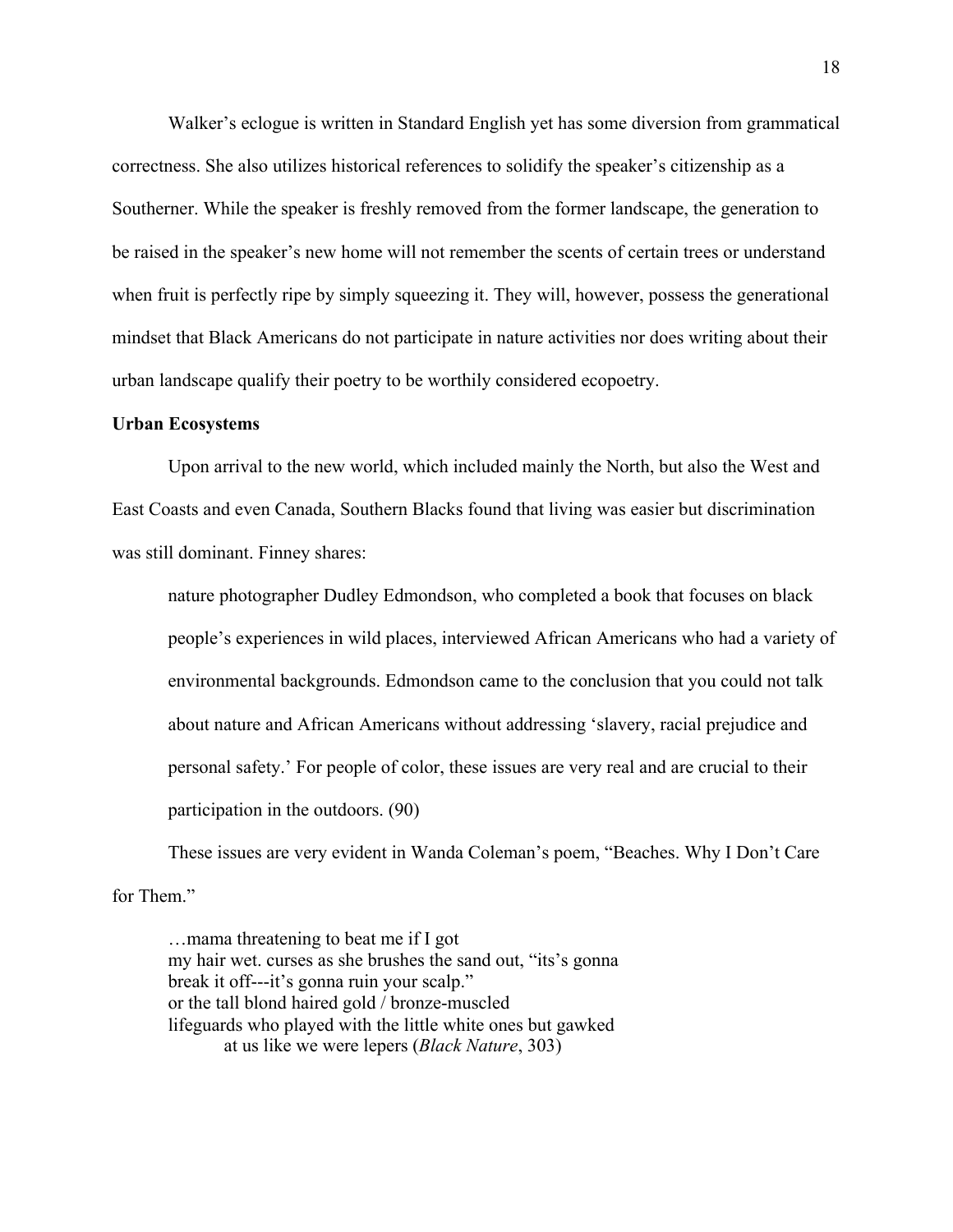The poem continues to show the speaker's issues, in Black vernacular and nontraditional poetic form. Perhaps Coleman is using deviations from language expectations in order to disconnect the reader from the scene of the beach and encourage them to focus on the emotional attachment depicted in the poem than to the beaches themselves. Nonetheless, these lines of Coleman's piece are an extension of the ideals held in the minds of Southerners as well as the solidification of Black myths regarding environmental activities. Even with the access granted to Northerners to enjoy water activities, fears, which were instilled during the Jim Crow era, that, according to Dr. Crystal R. Sanders, a Pennsylvania State University professor, the "beaches were the perfect storm for segregationists who feared racial miscegenation" were still in newly migrated Southerners' minds. "To prevent integrated frolicking in the water, black access to public recreational swimming and fishing tended to be nonexistent, extremely limited or substandard. City and state beaches either prohibited African Americans altogether or relegated them to the far-from-ideal shores that whites did not use" (JDNews.com). Practices like these were rampant and the source of why a lot of Black people often do not know how to swim nor participate in water activities.

*Black Faces, White Spaces* proudly states:

There is no monolithic African American environmental experience. While there is arguably a collective experience of living in a country where racism is part of the nation's fabric, the personal experience for each African American (as it would be for anyone) is shaped by economic, generational, and gender differences, the place where you live, your social and educational background, and ultimately the choices you make. (98)

And it is these differences that further show the disadvantages Black Americans have encountered, not only systematically but also when it comes to enjoying environmental activities.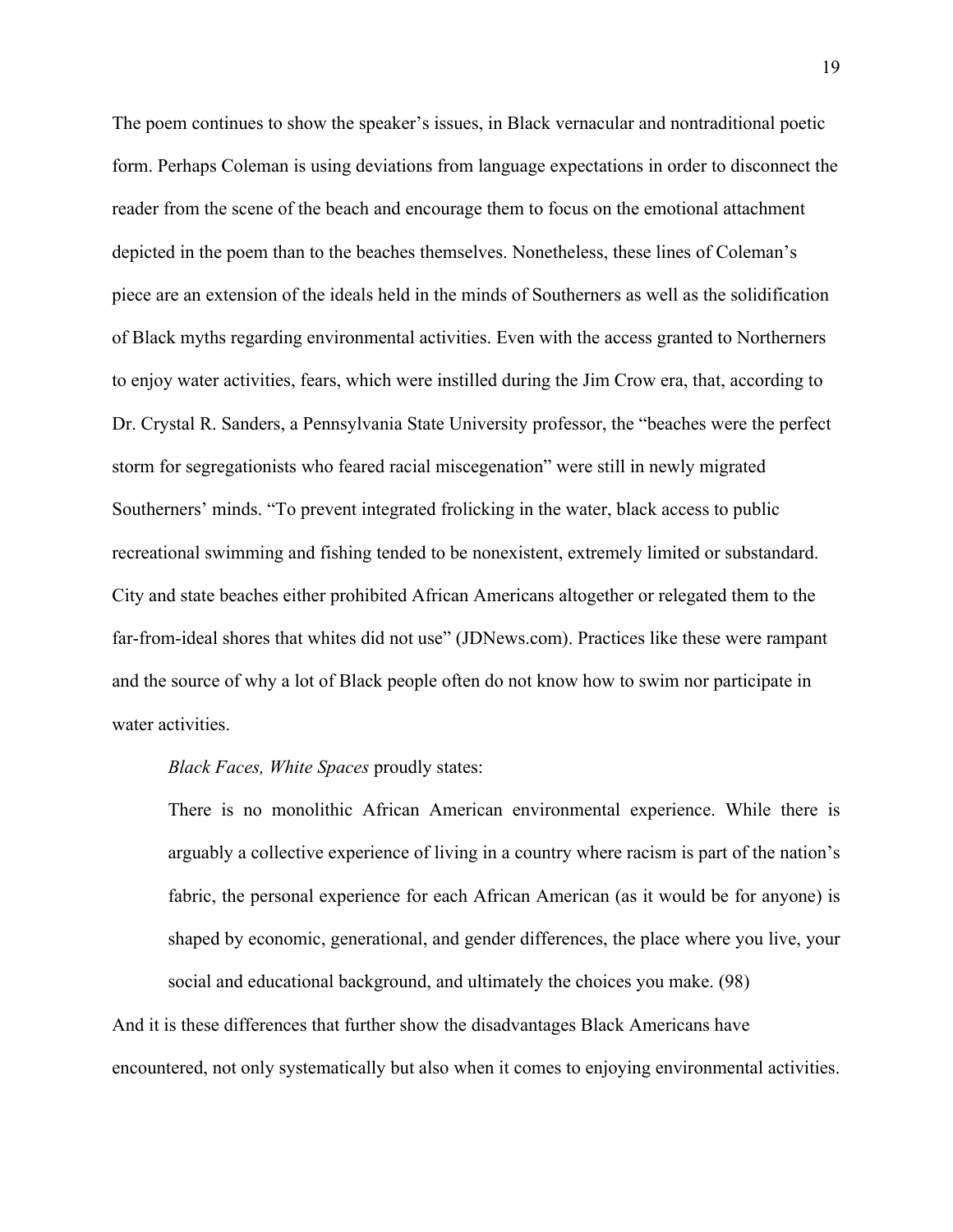In Black ecopoetics, though, "when the poetry really gets going, it can be a kind of roving information analysis and production unit, documenting and helping to facilitate cross-cultural connections and ideological interventions, all while remaining flexible in its response to local environments" (Gilbert 408).

"Homeopathic" by Frank X Walker does such facilitating. The speaker explores the pride of growing one's own food while not living in an environment typically conducive to such cultivation. He also sheds light on his family's economic situation which proves that, although Black Americans' situations vary, the connection to land and nature remain important.

The unripe cherry tomatoes, miniature red chili peppers and small burst of sweet basil and sage in the urban garden just outside the window on our third floor fire escape might not yield more than seasoning for a single meal

or two, but it works wonders as a natural analgesic and a way past the monotony of bricks and concrete, the hum of the neighbor's TV, back to the secret garden we planted on railroad property, when I was just a boy.

\* \* \*

Enjoying our own fruit, we let the juice run down our chins, leaving a trail of tiny seeds to harvest on hungry days like these. (*Black Nature*, 309)

Walker's descriptive storytelling keeps the reader engaged and keeps traditional American speech as well. It is clear that the speaker is connected to his history and the landscape in which he resides by acknowledging the level of poverty he experiences and the pride he and his mother exude by having the ability to grow their own food. The juxtaposition of chili peppers against brick walls and television is beautiful. It emphasizes the predicaments encountered when families leaving the South for a better life only get to experience it in a slightly better, yet still poor, capacity.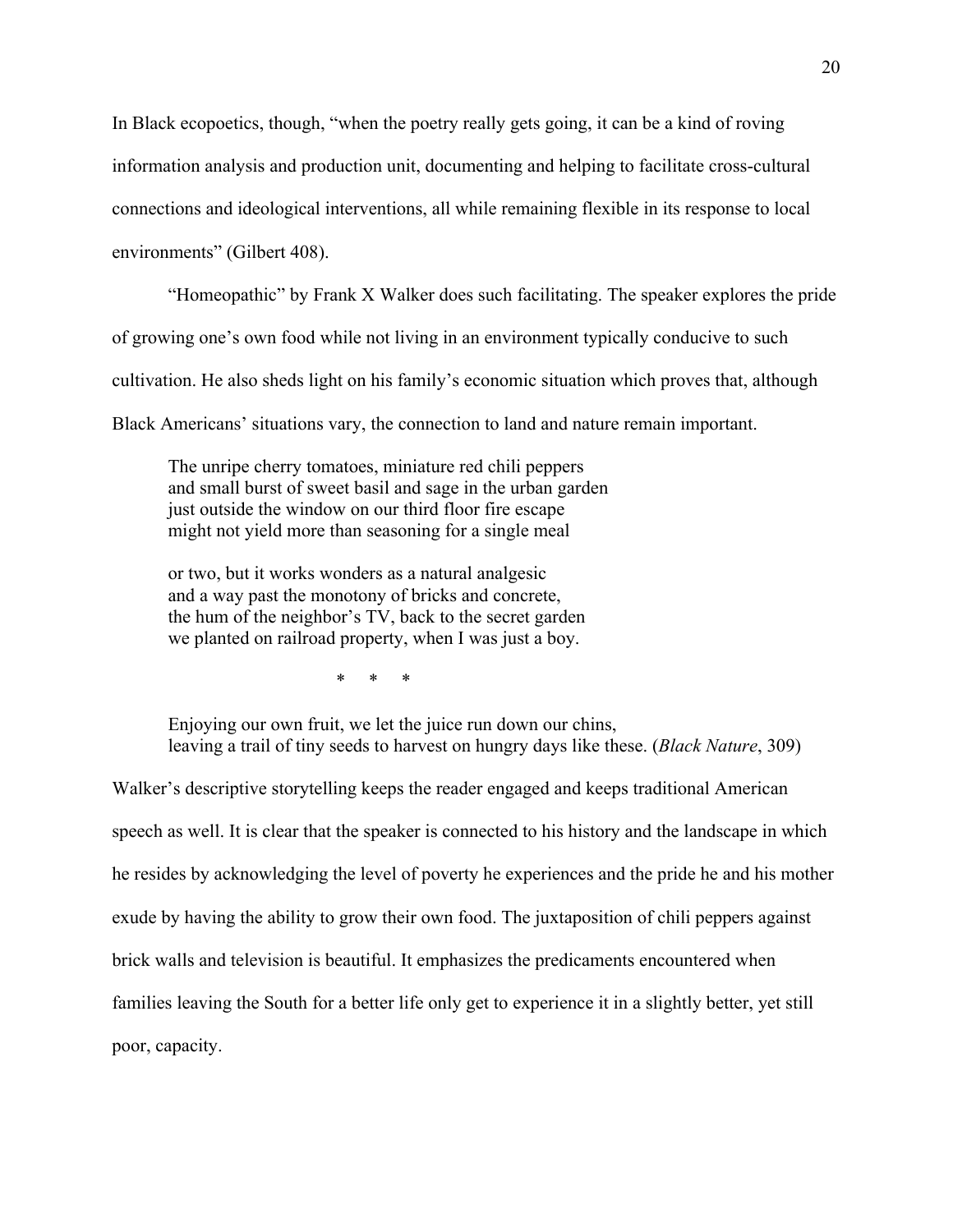Contrary to the straightforward rhetoric and speech found in Walker's poem, G. E.

Patterson follows the path of both Giovanni and Jordan, by using colloquial language found within his own community throughout his poem "The Natural World." As Finney says, "we don't always play by someone else's rules, sometimes out of necessity, sometimes out of our sheer determination to be heard" (134).

You got trees all dappled with sunlight and shit You got trees green with lots of leaves You got fruit-bearing trees made for climbing good for something

I got trees too My tress stainless steel poles with no flags My trees streetlights redyellowgreen glass shattered on the ground

You got birds waking you up in the morning Birds waking you up the morning TweetTweet ChirpChirp That's how it is for y'all mutherfuckers

| I got birds too       |             | My birds |  |
|-----------------------|-------------|----------|--|
| loud as jackhammers   |             | My birds |  |
| loud as police sirens |             | My birds |  |
| loud as gunfire       |             | My birds |  |
| electric              | gas-powered |          |  |
|                       |             |          |  |

My birds My birds killers (*Black Nature*, 153)

Patterson's matter-of-fact attitude and experimental presentation breaks all rules of traditional poetics. Also, using "got" versus "have" plays as a double entendre. With the usage of "got," one can conclude that the speaker feels Black urban communities are on the short end of the stick, so to speak, when it comes to comfortable and prosperous living situations. While "got" can mean "have" in Black vernacular, "got," in this poem, also seems to mean "this is what I've been left with, what I've been inconsiderably given." He is very connected to the landscape in which he resides, however, Americans who have not been exposed to this particular habitat may find it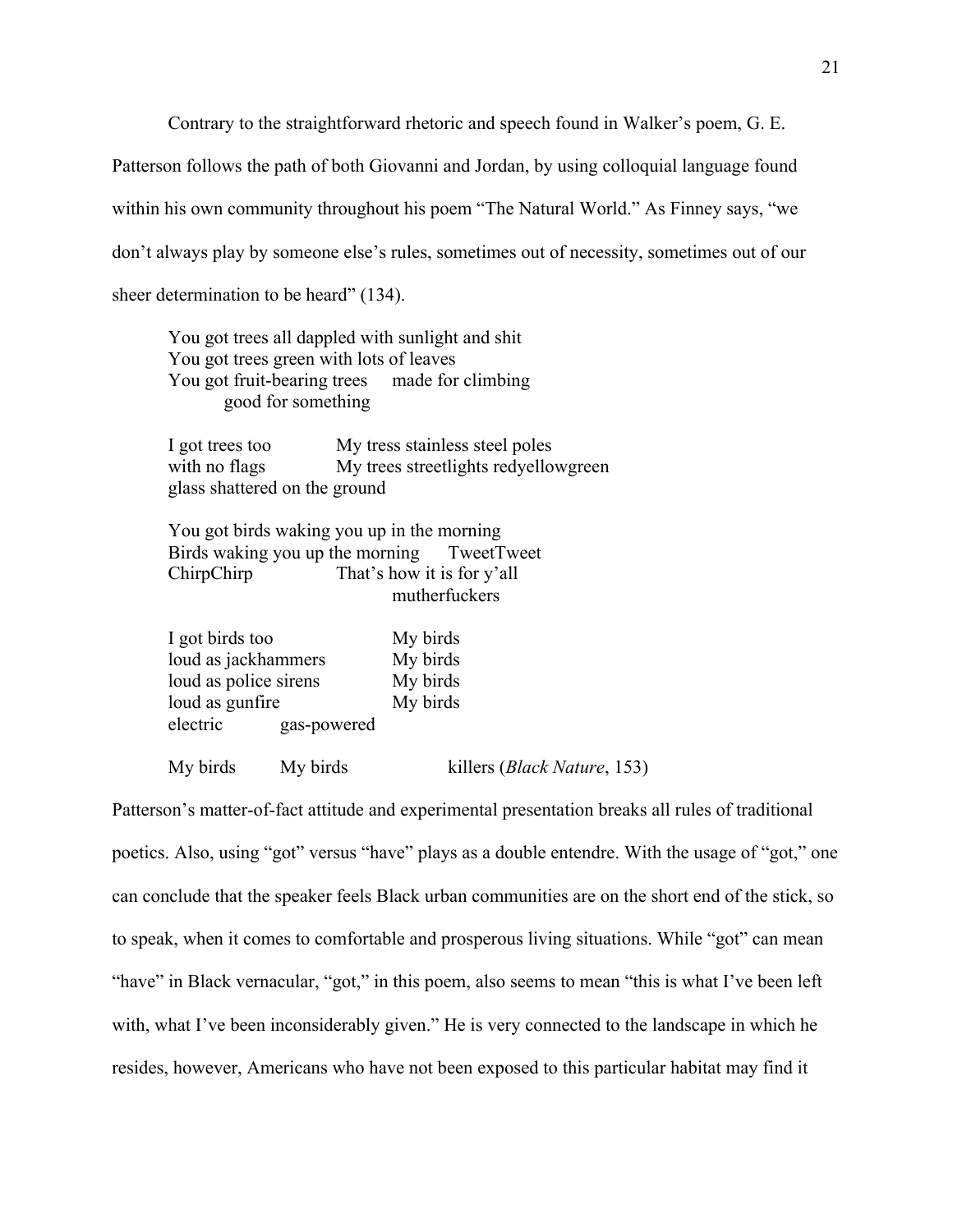difficult to relate to it as an urban pastoral. This raises the issue Dungy calls to attention in *Black Nature*:

The pastoral as diversion, a construction of a culture that dreams, through landscape and animal life, of a certain luxury or innocence, is less prevalent. Rather, in a great deal of African American poetry we see poems written from the perspective of the workers of the field. Though these poems defy the pastoral conventions of Western poetry, are they not pastorals? Are these not meditations on nature? We find poems set in urban streets. Can these not be landscape poems? (xxii)

If the poems that have been used as examples here cannot be considered pastoral or ecopoetic, then there is a giant divide that needs to be dismantled within the poetic literary world. Because pastorals were "solidified by the Romantics and Transcendentalists [as] informing the prevailing views of the natural world as a place of positive collaboration, refuge, idyllic rural life, or wilderness," who is to say that the views in which Black poets see and write about are not their refuge and wilderness (Dungy xxi)? The idea in itself can be likened to Jim Crow ideologies. It already seems that Black poets are misunderstood because we tend to defy Anglo-American canonical standards of poetry. But is it fair to say because Black poets write in such a way, the work is not of equal caliber to their White counterparts?

In a discussion at The New School in 2000, in which the topic explored was "What's African American about African American Poetry?," Elizabeth Alexander, a founding member of Cave Canem, a poetry organization that mentors and promotes Black poets, spoke about an interview she heard on National Public Radio, NPR, with John Hollander. Hollander was asked if he admired any work of Black poets. He responded, "I suppose there will be some good African American poets when they stop writing about their experience." Alexander explained her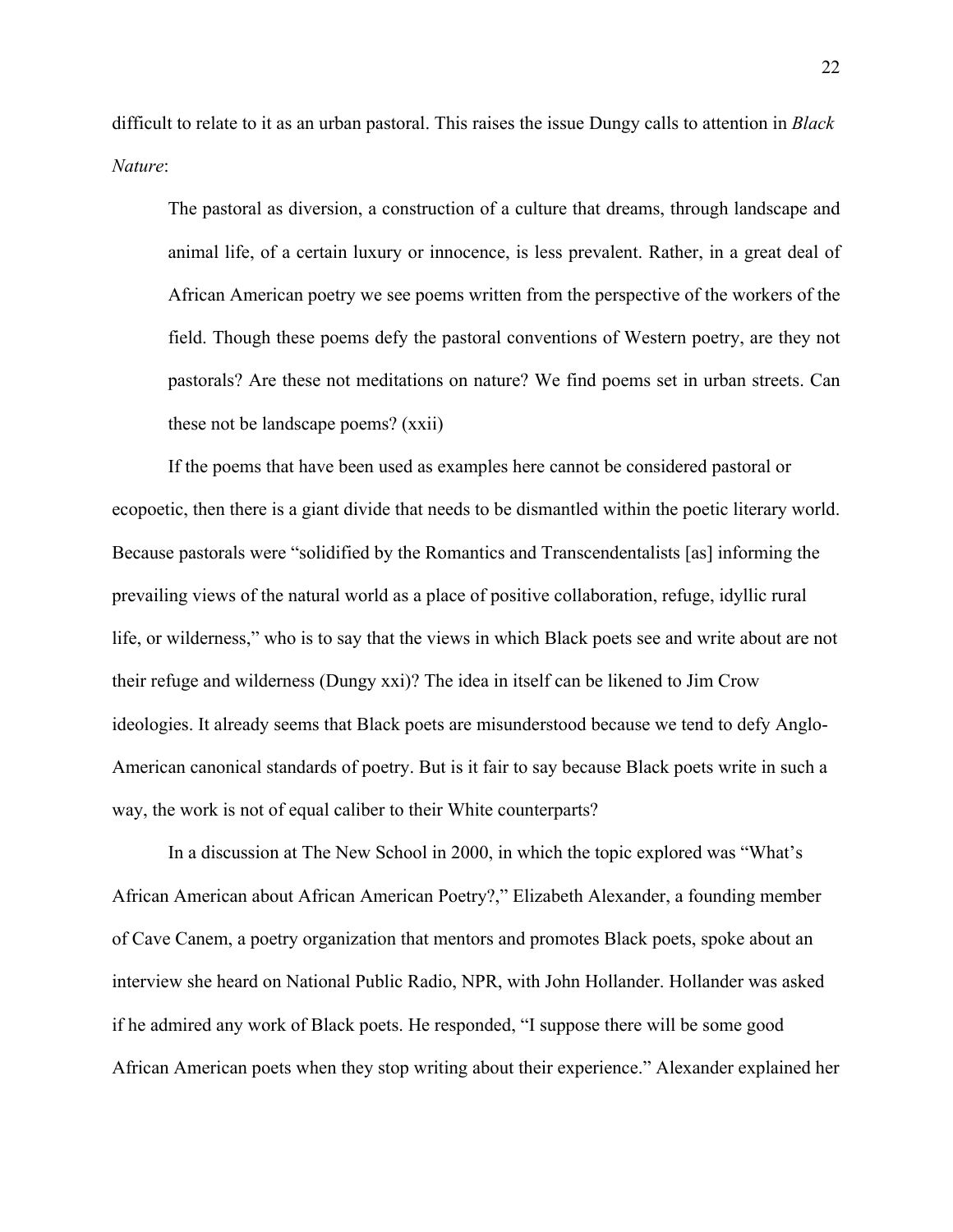shocked reaction to such a response because it is a "particularly dangerous use of the idea that personal subjectivity is somehow passé. I think there is talk, which has currency in more than one place, that really is saying, 'I don't want to hear that story; I don't want to be confronted with what that voice is presenting to me.'" This exact practice on Hollander's part makes the "articulation of one's lived experience in the material world stunted and constrained by that interpretation/vision" (Finney 72). Dungy also confesses:

regardless of their presence, Blacks have not been recognized in their poetic attempts to affix themselves to the landscape. They haven't been seen, or when they have it is not as people who are rightful stewards of the land. They are accidentally or invisibly or dangerously or temporarily or inappropriately on/in landscape. (xxvii)

One woman who is fighting to combat these same practices that keep Blacks invisible within environmental spaces is Brenda Palms Barber. Palms Barber founded Sweet Beginnings (sweetbeginningsllc.com), a nonprofit organization which partners with beekeepers within the Chicago area in order to train recently released convicted felons and enable the felons to make a living for themselves without the hassle of traditional jobs that require background checks in order to be hired. They harvest the honey and make high-end products that are typically sold at Whole Foods Markets. She believes that "people need to be reminded that they are important and can make a positive contribution" (Finney126).

While Blacks in environmental spaces have become more visible, the discussion of the issue of Black ecopoetics is still getting underway with people such as Camille T. Dungy, Katherine R. Lynes, and Tyrone Williams. Finney attributes memory, within the Black community, of one's own history as one of the hindrances for its visibility in outdoor spaces, even in printed material. She cites: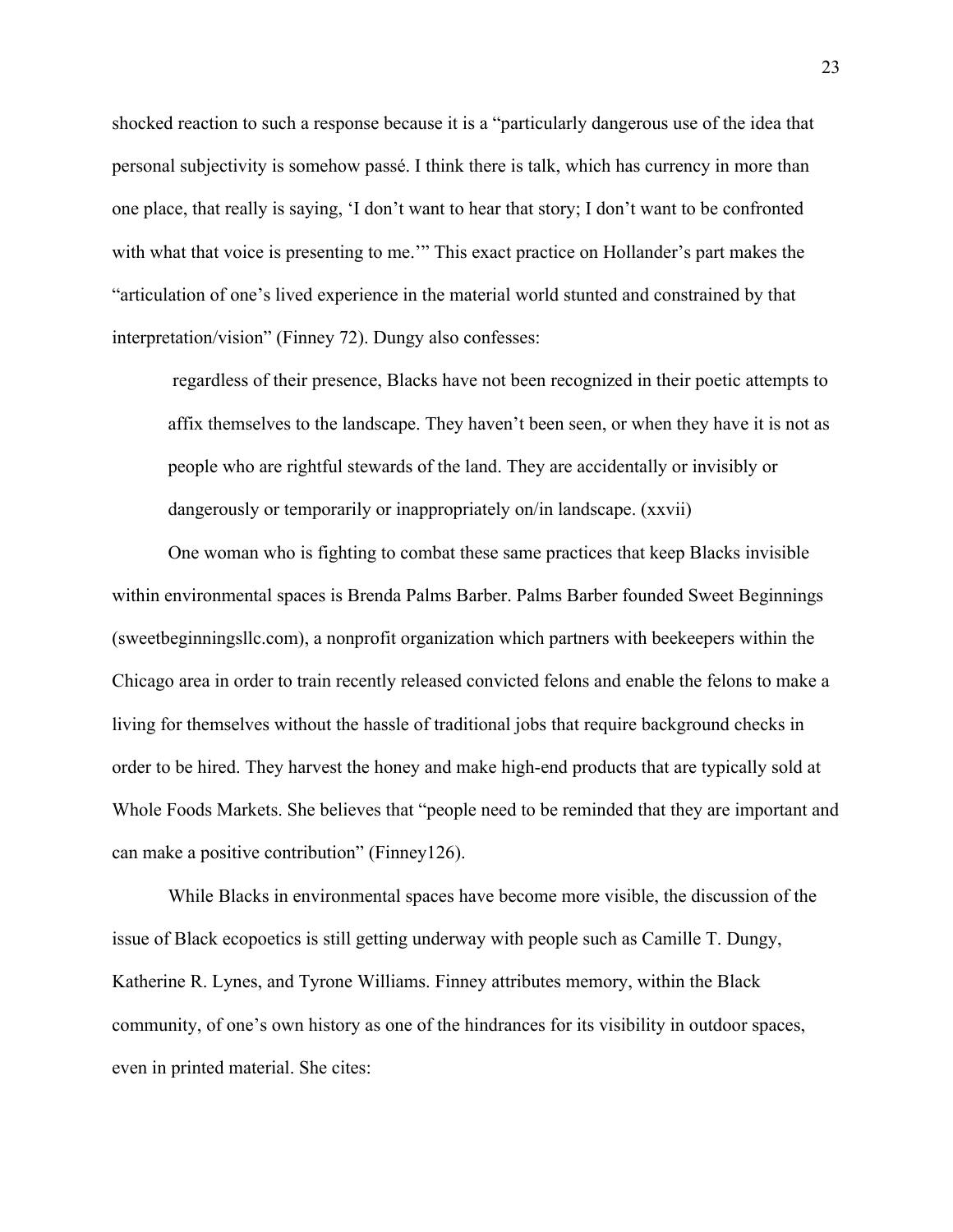memory also constitutes a body of knowledge for the individual, and community memory becomes a way its members claim and own their past, particularly when their narratives are relegated to the margins of social and cultural importance. Memory becomes increasingly valuable to a group whose values are perceived to be morally threatening to the status quo. (55)

This leads to Gilbert's point of being mindful of hybridity within cultural poetics. He takes Lawrence Grossberg's methods of historical research–appreciation of difference, understanding of context, and ability to make critical comparative judgments on the basis of empathy and evidence–when exploring contemporary poetry. Gilbert concludes that "pluralism means not making everyone conform to your own ideological viewpoint, aesthetic or otherwise"  $(404-405)$ .

It seems that even with truthful historical storytelling, conforming to traditional rhetoric, and descriptive mapping of various landscapes, Black ecopoetics is only seen as a "Black thing" as opposed to being another perspective of American history. Poets such as Claude McKay, Margaret Walker, Kendra Hamilton, and Frank X Walker show America what it means to be a Black poet staying true to the narrative of the lives lived during the eras of slavery, sharecropping, Jim Crow, and urban reclamation of ecological appreciation. Agreeing with Dungy:

Perhaps, according to Elizabeth Dodd, "African American writers have not embraced nature writing" in the same manner as the dominant culture because "the literary attempts to deflect attention away from human beings…" might not be appealing for writers who already feel politically, economically, and socially marginalized." This theory helps explain some of the differences in approach of certain poems, [which] suggest a distaste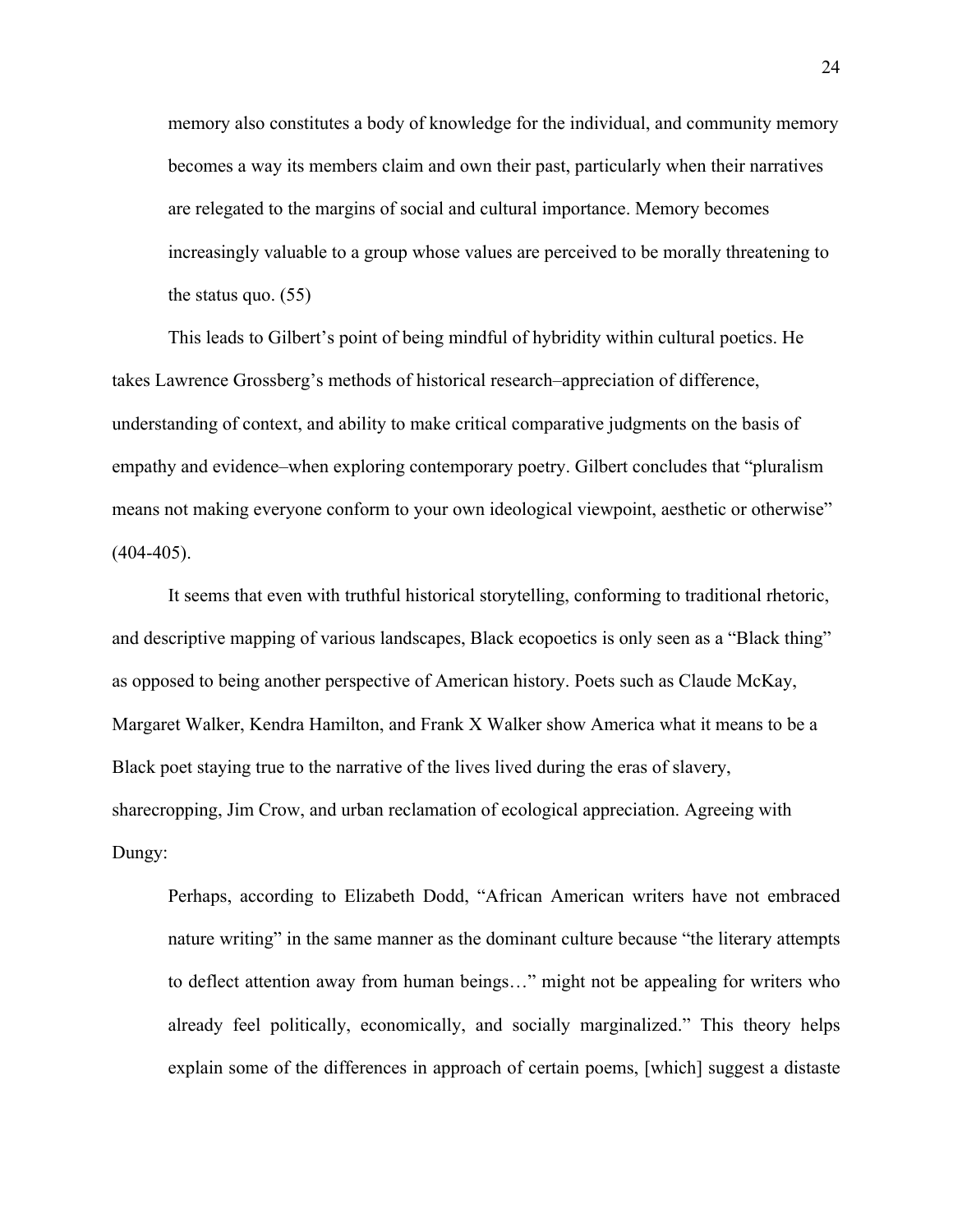for a disconnection from wilderness spaces, and takes a critical look at the natural world.

Such criticism does not mean equal dismissal but, instead, indicates caution. (xxv) This same caution is what kept Black people from comfortably exploring beaches or enjoying camping in the woods, yet helped trigger the Great Migration.

Through these systematic oppressive ideologies, which are still visible today in both realms of ecopoetics and environmental appreciation and preservation, there are many Black people whose connection to the land remains a priority. Whether they are writing about it, making companies to benefit urban communities, or dismantling myths through information and knowledge sharing, Black Americans have and will continue to be tied to the land. Dr. Joy DeGruy Leary said it best in her book *Post Traumatic Slave Syndrome*:

One-hundred and eighty years of the Middle Passage, 246 years of slavery, rape and abuse; one hundred years of illusory freedom. Black codes, convict leasing, Jim Crow, all codified by our national institutions. Lynching, medical experimentation, redlining, disenfranchisement, grossly unequal treatment in almost every aspect of our society, brutality at the hands of those charged with protecting and serving. Being undesirable strangers in the only land we know. During the 385 years since the first of our ancestors were brought here against their will, we have barely had time to catch our collective breath. That we are here at all can be seen as a testament to our will power, spiritual strength and resilience. (111-12)

While it has taken four hundred years to build unjust practices against black Americans, it does not have to take four hundred more to dismantle the exclusionary practices perpetuated within systems of America's democracy, especially within the literary world. To say that an additional point of view is not right or welcomed into the fabric of America's history denies the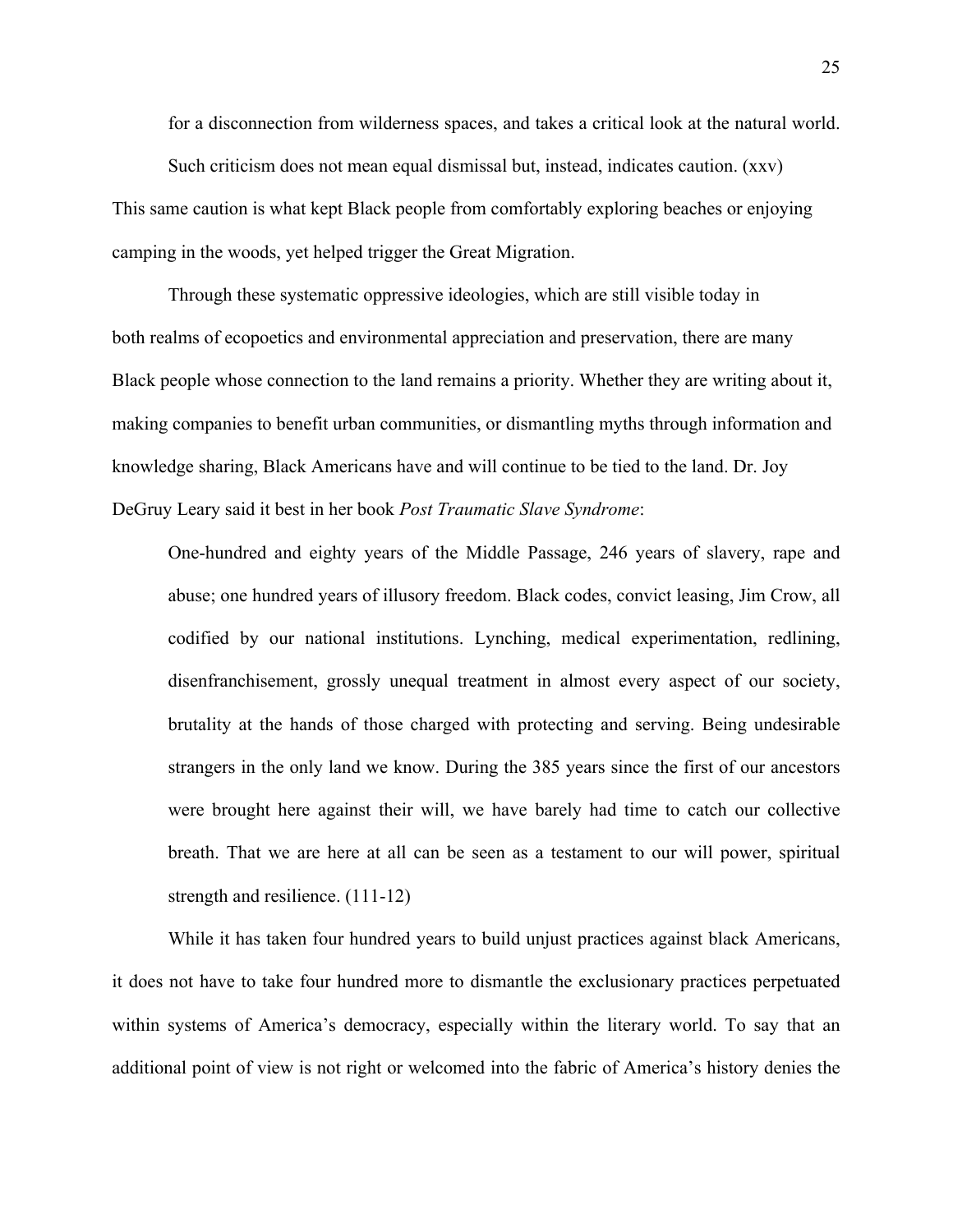privilege of why this country was initially sought after. Ecopoetics will remain part of a telling of the world as poets live, experience, or observe it. As long as there is a subgenre of ecopoetics, there will be anthologies produced featuring these pieces. As long as there is a world to experience, there will be Black people writing about it.